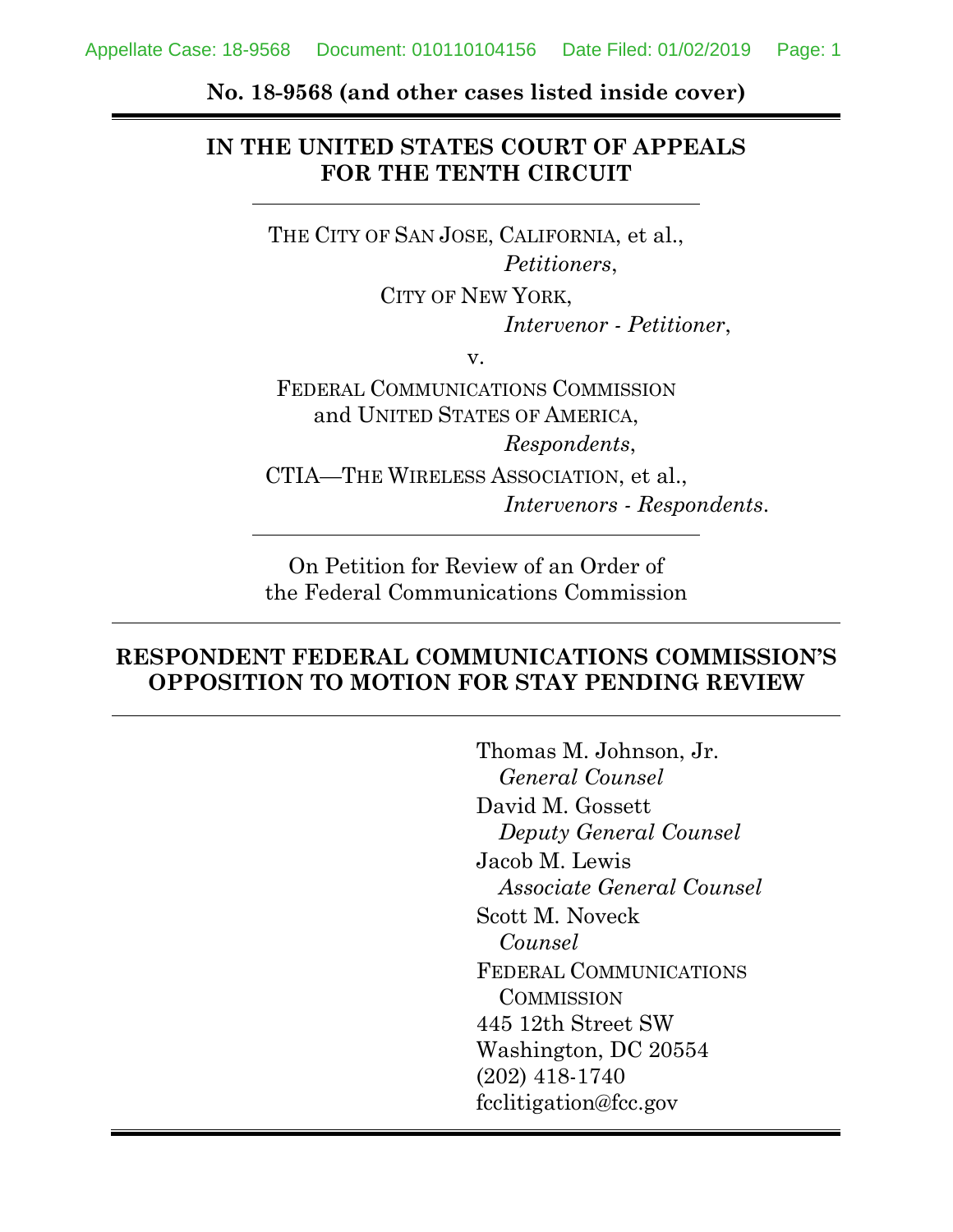*[Caption Continued from Front Cover]*

No. 18-9571

CITY OF SEATTLE, WASHINGTON, et al., *Petitioners*, CITY OF BAKERSFIELD, CALIFORNIA, et al., *Intervenors - Petitioners*,

v.

FEDERAL COMMUNICATIONS COMMISSION and UNITED STATES OF AMERICA, *Respondents*.

No. 18-9572

CITY OF HUNTINGTON BEACH, *Petitioner*, THE CITY OF SAN JOSE, CALIFORNIA, et al., *Intervenors - Petitioners*,

v.

FEDERAL COMMUNICATIONS COMMISSION and UNITED STATES OF AMERICA, *Respondents*.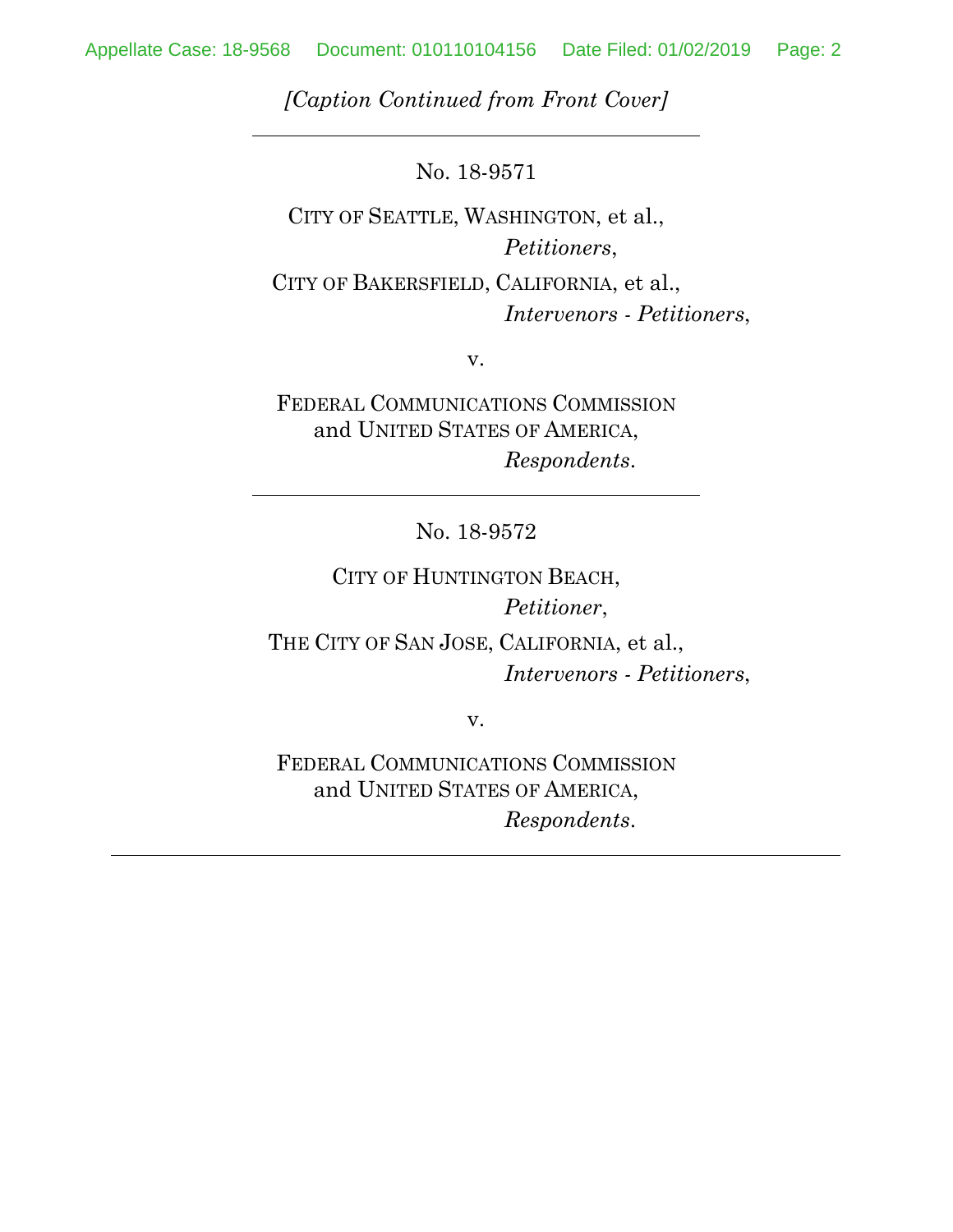# **TABLE OF CONTENTS**

# **Page**

|                                                    | А.             |                                                                                                       |    |
|----------------------------------------------------|----------------|-------------------------------------------------------------------------------------------------------|----|
|                                                    | $\bf{B}$       |                                                                                                       |    |
|                                                    |                |                                                                                                       |    |
| Ι.                                                 |                | MOVANTS HAVE NOT SHOWN THAT THEY ARE LIKELY TO                                                        |    |
|                                                    | $\mathbf{A}$ . | The Commission's Determinations Reasonably                                                            |    |
|                                                    | <b>B.</b>      | The Commission's Determinations Do Not Intrude<br>Upon Localities' Fifth Or Tenth Amendment Rights 19 |    |
|                                                    | $\mathbf C$    |                                                                                                       |    |
| $\Pi$                                              |                | MOVANTS HAVE NOT SHOWN THAT THEY WILL SUFFER                                                          | 22 |
| TH.                                                |                | ANY STAY WOULD HARM WIRELESS CONSUMERS AND CARRIERS                                                   |    |
|                                                    |                |                                                                                                       |    |
| CERTIFICATE OF COMPLIANCE WITH TYPE-VOLUME LIMIT28 |                |                                                                                                       |    |
|                                                    |                |                                                                                                       |    |
|                                                    |                |                                                                                                       |    |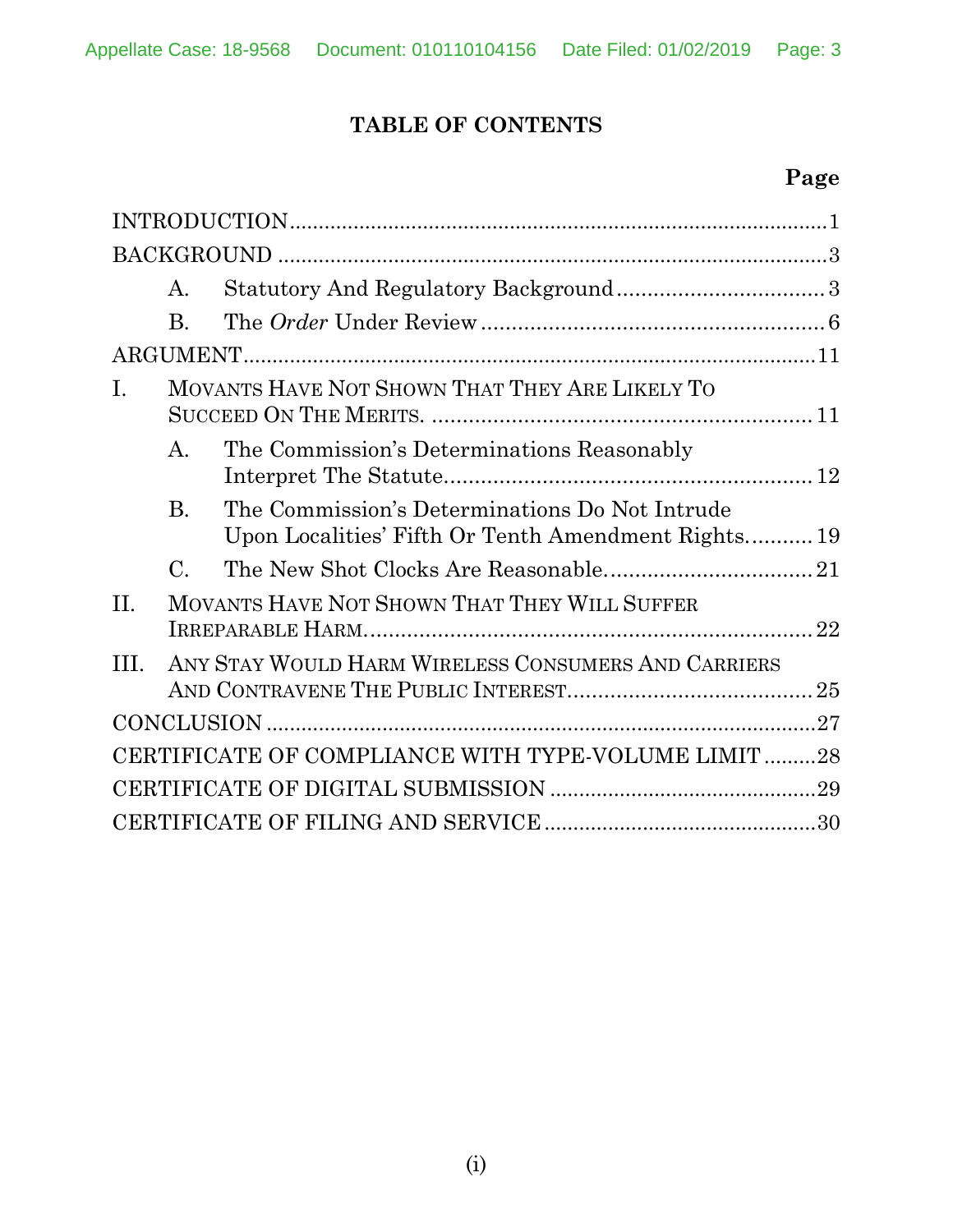#### **INTRODUCTION**

<span id="page-3-0"></span>Respondent Federal Communications Commission opposes the motion for stay of the agency *Order* under review,<sup>[1](#page-3-1)</sup> which reasonably interprets Sections 253 and 332(c)(7) of the Communications Act. Movants have not come close to satisfying the stringent requirements for a stay pending review.

Movants' claims that the *Order* will "dramatically change[] the *status quo*" (Mot. 4) and cause "irreversible" (*ibid*.) and "immediate" harms (Mot. 19) misread the *Order* and ignore longstanding case law including from this Court—recognizing that Sections 253 and 332(c)(7) preempt state laws that materially inhibit wireless services. Movants likewise overlook that the *Order* does not itself require localities to do anything, nor does it compel approval of any particular siting request; it simply articulates standards for courts to apply if and when they are confronted with any future siting disputes that might eventually arise.

In the *Order*, the Commission considered how to apply Congress's preemption of state and local measures that "prohibit or have the effect of prohibiting" wireless services, 47 U.S.C.  $\S$   $253(a)$ ,  $332(c)(7)(B)(i)(II)$ ,

<span id="page-3-1"></span> <sup>1</sup> Declaratory Ruling and Third Report & Order, *Accelerating Wireless Broadband Deployment by Removing Barriers to Infrastructure Investment*, --- FCC Rcd. ---, 2018 WL 4678555 (2018) (*Order*).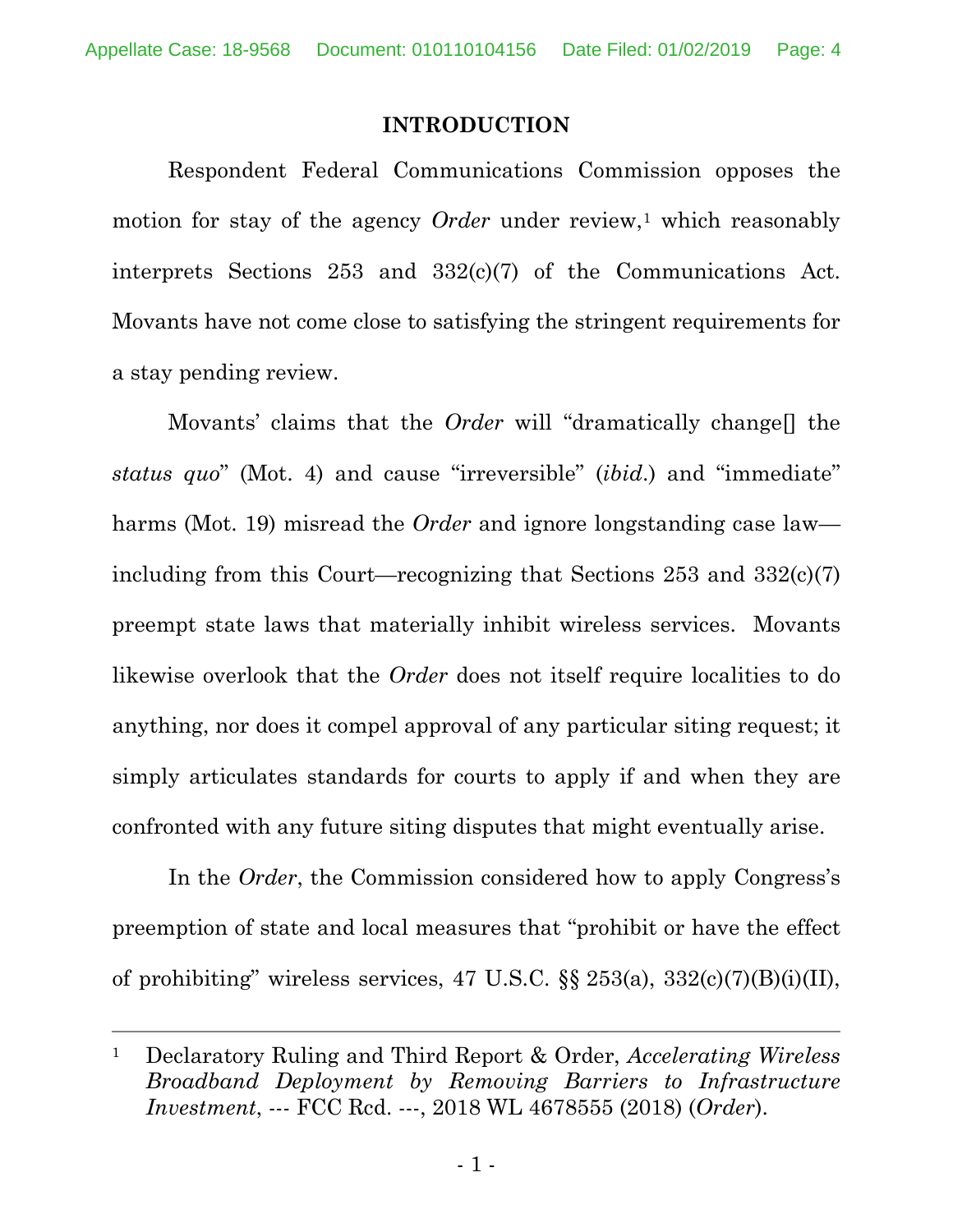given the changing wireless marketplace and the rise of fifth-generation ("5G") wireless technology. Surveying court decisions applying these provisions, the Commission reaffirmed its 20-year-old *California Payphone* standard—which has been approved and applied by this Court—and applied that standard to "small cell" infrastructure used in 5G networks. The Commission concluded that localities may not demand fees that exceed a reasonable approximation of their actual costs, echoing this Court's holding in *Qwest Corp. v. City of Santa Fe*, 380 F.3d 1258 (10th Cir. 2004) (*Santa Fe*)—which Movants acknowledge only in a brief footnote—that substantial fees that had no reasonable connection to actual costs had the effect of prohibiting services. The Commission also adopted new "shot clocks" (*i.e.*, presumptive timeframes) for local authorities to review small-cell siting requests, based on authority already upheld by the Supreme Court and other courts.

Given the Commission's reasonable application of established legal principles, Movants cannot establish a likelihood of success on the merits. Nor do they come close to showing irreparable harm. The *Order* simply clarifies legal standards concerning fees, aesthetics, and shot clocks for courts to apply if and when any siting disputes arise in the future; it does not compel localities to approve any particular siting request, nor does it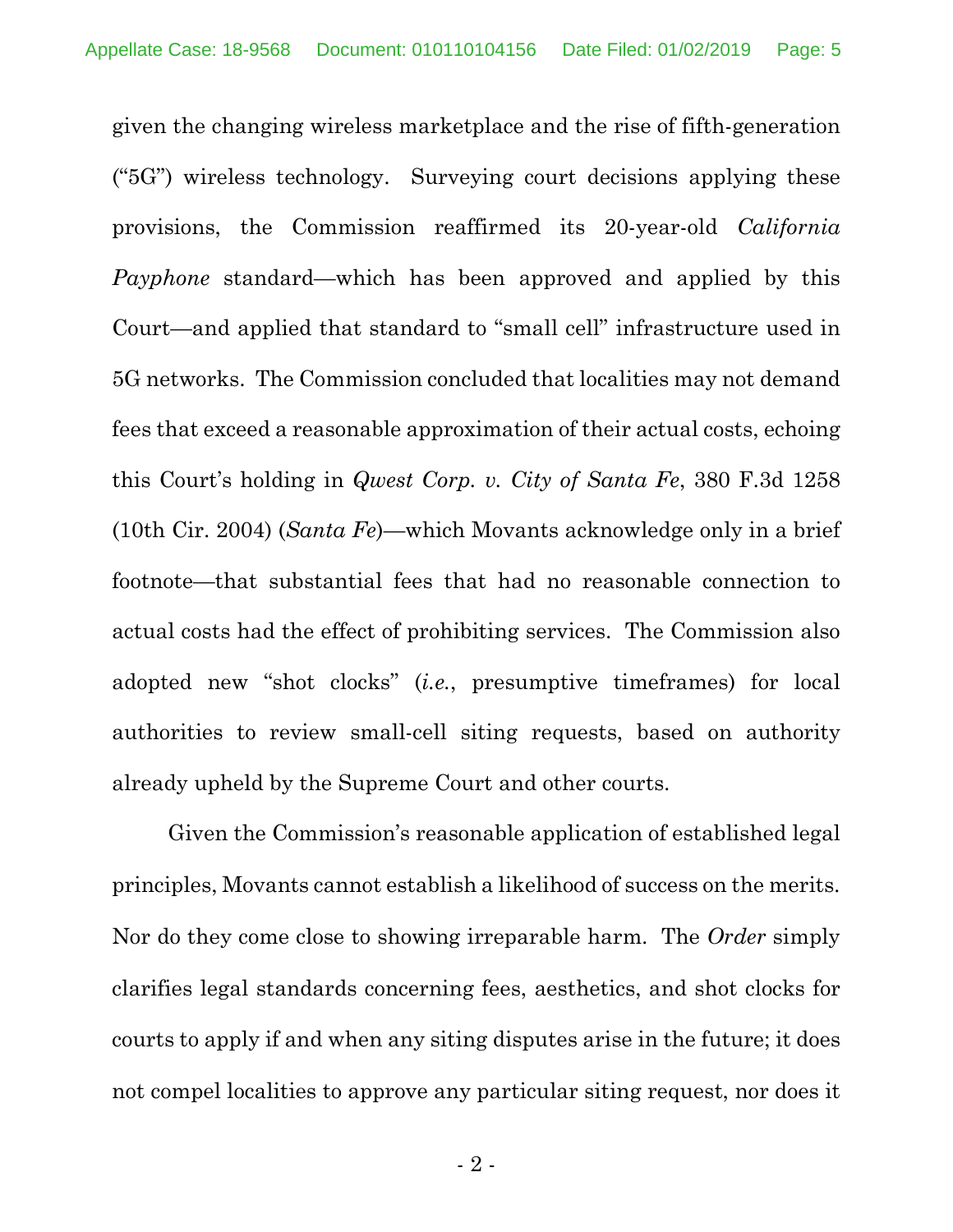prevent localities from recovering all of their actual and reasonable costs. And even if localities were unable to recover compliance or other costs, monetary losses are not irreparable. The motion to stay should be denied.

#### **BACKGROUND**

#### <span id="page-5-0"></span>**A. Statutory And Regulatory Background**

<span id="page-5-1"></span>This case concerns the Commission's reasoned attempt, in light of recent technological developments, to faithfully interpret Congress's intent to remove regulatory barriers to the deployment of wireless infrastructure.

In Section 253(a) of the Communications Act, Congress directed that "[n]o state or local statute or regulation, or other State or local legal requirement, may prohibit or have the effect of prohibiting the ability of any entity to provide any … telecommunications service," 47 U.S.C. § 253(a), subject to limited exceptions found in Section 253(b) and (c). Congress further directed in Section 253(d) that "the Commission shall preempt the enforcement of such statute, regulation, or legal requirement" that the Commission finds to violate Section 253(a). *Id.* § 253(d). Section 253 represents "a clear expression by Congress of an intent to preempt local ordinances which prohibit the provision of telecommunications service." *Santa Fe*, 380 F.3d at 1269.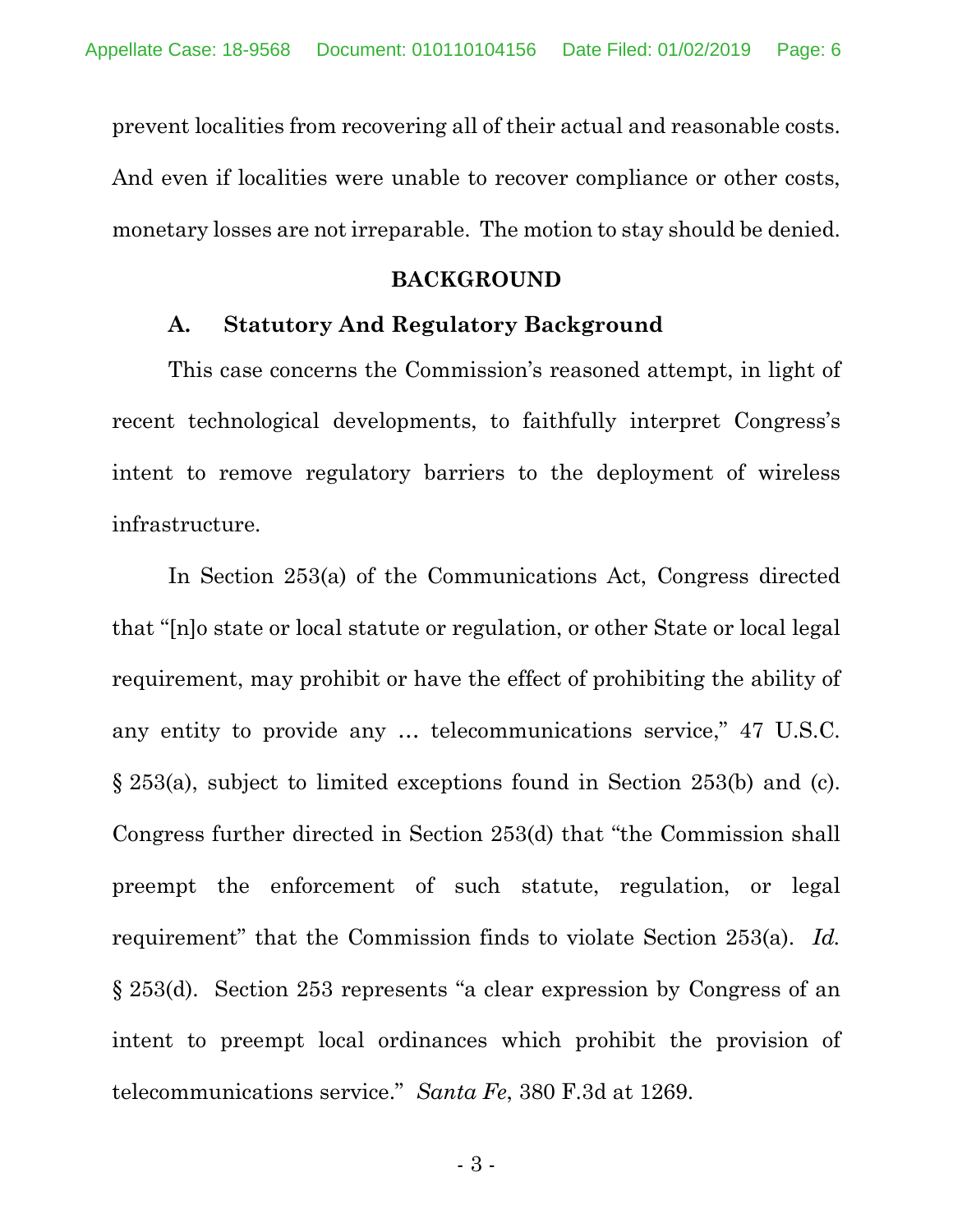In Section 332(c)(7) of the Act, Congress likewise directed that state and local governments "shall not prohibit or have the effect of prohibiting the provision of personal wireless services."  $47 \text{ U.S.C.}$  §  $332\text{ (c)}(7)(\text{B)}\text{ (i)}(\text{II}).$ In addition, Congress directed that localities "shall act on any request for authorization … within a reasonable period of time." *Id.* § 332(c)(7)(B)(ii). If a local government violates these limits, any person adversely affected may "commence an action in any court of competent jurisdiction." *Id.*  $§ 332(c)(7)(B)(v).$ 

The Commission initially construed the Act's "prohibit or have the effect of prohibiting" language in its 1997 *California Payphone* decision. *Cal. Payphone Ass'n*, 12 FCC Rcd. 14191 (1997). As relevant here, a state or local measure impermissibly has "the effect of prohibiting" service if it "materially inhibits or limits the ability of any competitor or potential competitor to compete in a fair and balanced legal and regulatory environment." *Id.* at 14206 ¶31; *see Order* ¶¶16, 37-42.

This Court approved and applied the Commission's *California Payphone* decision in *Santa Fe*, holding that rent and compensation requirements that exceed the city's costs "have a prohibitive effect" and are therefore preempted. *Id.* at 1269-73. The Court explained that,

- 4 -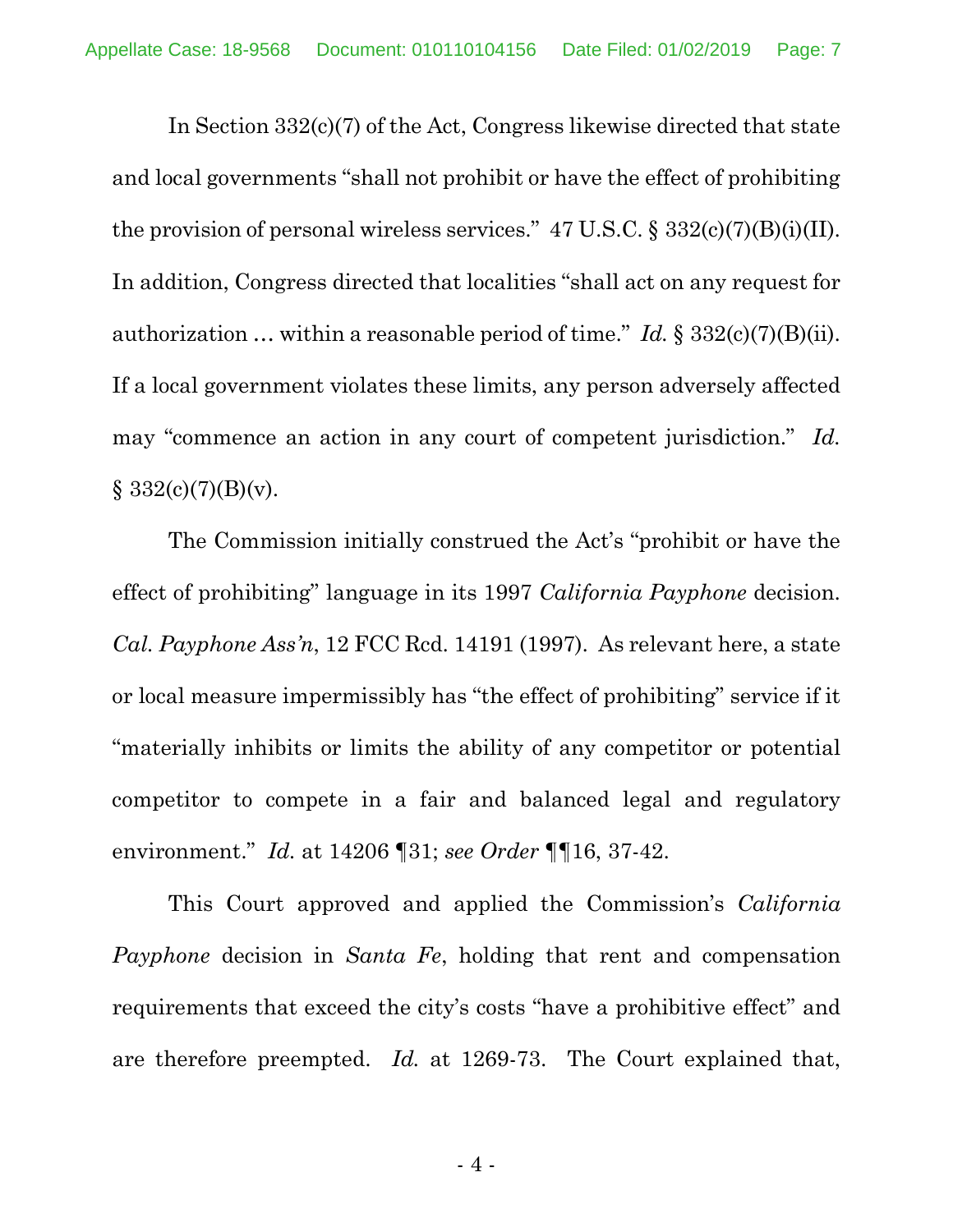under *California Payphone*, "an absolute bar on the provision of services is not required." *Id.* at 1271 (citing *RT Commc'ns, Inc. v. FCC*, 201 F.3d 1264, 1271 (10th Cir. 2000), and *Cal. Payphone*, 12 FCC Rcd. at 14206).

In 2009, the Commission gave effect to Section  $332(c)(7)$ 's "reasonable period of time" requirement by establishing "shot clocks" that is, presumptive timeframes within which localities should act—for two categories of wireless siting applications. *Declaratory Ruling to Clarify Provisions of Section 332(c)(7)*, 24 FCC Rcd. 13994, 14003-15 ¶¶27-53 (2009) (*Shot Clock Order*). Requests to collocate wireless equipment on an existing structure should ordinarily be processed within 90 days, and other siting requests within 150 days. *Id.* at 14012-13 ¶¶45- 48. If a locality does not act within these timeframes, the applicant can file suit under 47 U.S.C.  $\S 332(c)(7)(B)(v)$ , but the locality can rebut the presumptive time period by showing that it was reasonable to take additional time. *Id.* at 14005 ¶32 & n.99. If a court determines that the locality failed to act within a reasonable time, it can fashion an appropriate remedy. *Id.* at 14009 ¶39. The *Shot Clock Order* was upheld by the Fifth Circuit. *City of Arlington v. FCC*, 668 F.3d 229 (5th Cir. 2012), *aff'd*, 569 U.S. 290 (2013).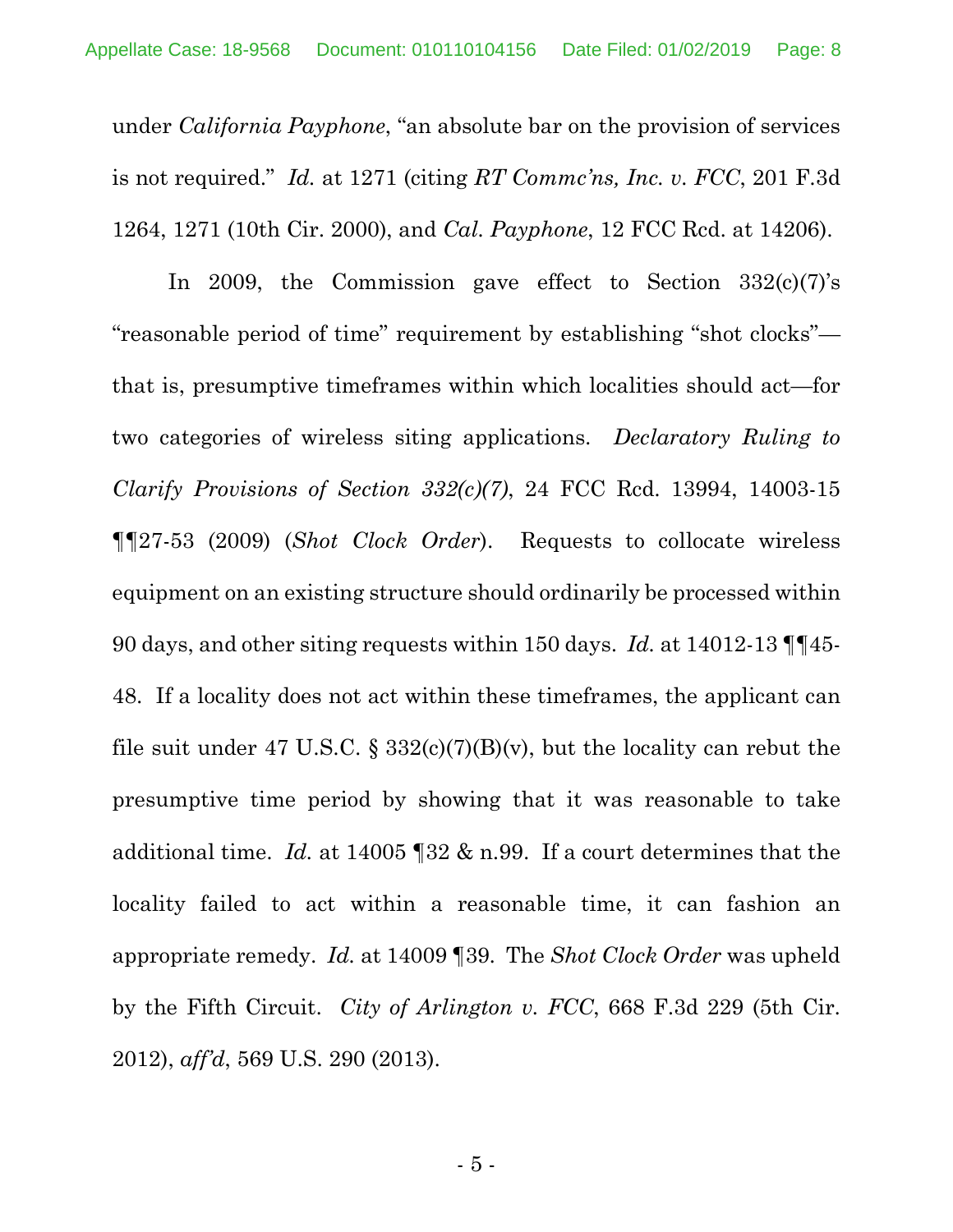In 2014, the Commission added a 60-day shot clock for collocation requests that do not substantially change the physical dimensions of an existing structure. *Acceleration of Broadband Deployment by Improving Wireless Facilities Siting Policies*, 29 FCC Rcd. 12865, 12955-57 ¶¶211- 16 (2014) (*2014 Wireless Infrastructure Order*). The Fourth Circuit upheld this order against statutory and Tenth Amendment challenges. *Montgomery Cnty. v. FCC*, 811 F.3d 121 (4th Cir. 2015).

#### **B. The** *Order* **Under Review**

<span id="page-8-0"></span>In 2017, the Commission sought comment on how to improve the process for state and local review of wireless infrastructure deployment requests in light of the United States' transition to 5G networks, which will enable a host of new wireless services.

The physical infrastructure needed to support 5G networks is very different from traditional cellular technology. Instead of large antennas typically mounted on 200-foot towers each covering a wide geographic area, 5G networks typically rely on small wireless facilities—known as "small cells"—that are "often no larger than a small backpack." *Order* ¶3. Small cells can be unobtrusively attached to traffic lights, street lamps, utility poles, and other small structures. *Id.* ¶50. Small cells allow 5G networks to support a greater number of devices at lower lag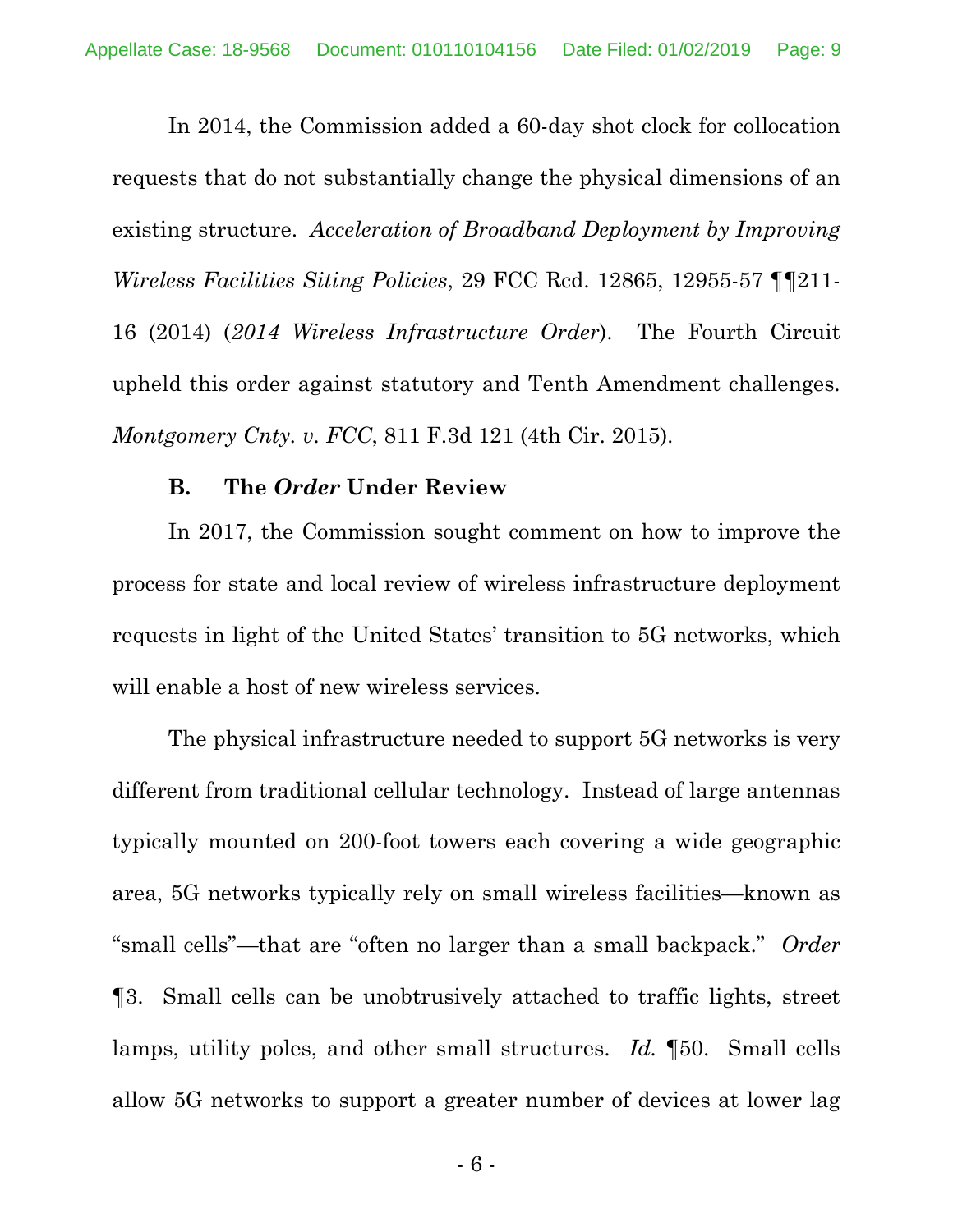times and higher speeds, but require carriers to deploy a large number of relatively small and unobtrusive antennas, "build[ing] out small cells at a faster pace and at a far greater density" than in traditional cellular networks. *Id.* ¶3.

In response to considerable record evidence that "legal requirements in [some] state and local jurisdictions are materially impeding [5G wireless] deployment in various ways," *Order* ¶¶25-26, the Commission adopted the *Order* "to reduce regulatory barriers to the deployment of wireless infrastructure and to ensure that our nation remains the leader in advanced wireless services and wireless technology," *id.* ¶29.

**1.** The Commission first reaffirmed its *California Payphone* decision construing the phrase "prohibit or have the effect of prohibiting" in Sections 253 and 332(c)(7) and clarified how these provisions apply to the small-cell facilities. *Order* ¶¶34-42. The Commission confirmed this Court's understanding (and that of the First and Second Circuits) that "a legal requirement can 'materially inhibit' the provision of services even if it is not an insurmountable barrier." *Order* ¶35 (citations omitted). The Commission also clarified that these provisions apply "not only when filling a coverage gap[,] but also when densifying a wireless network,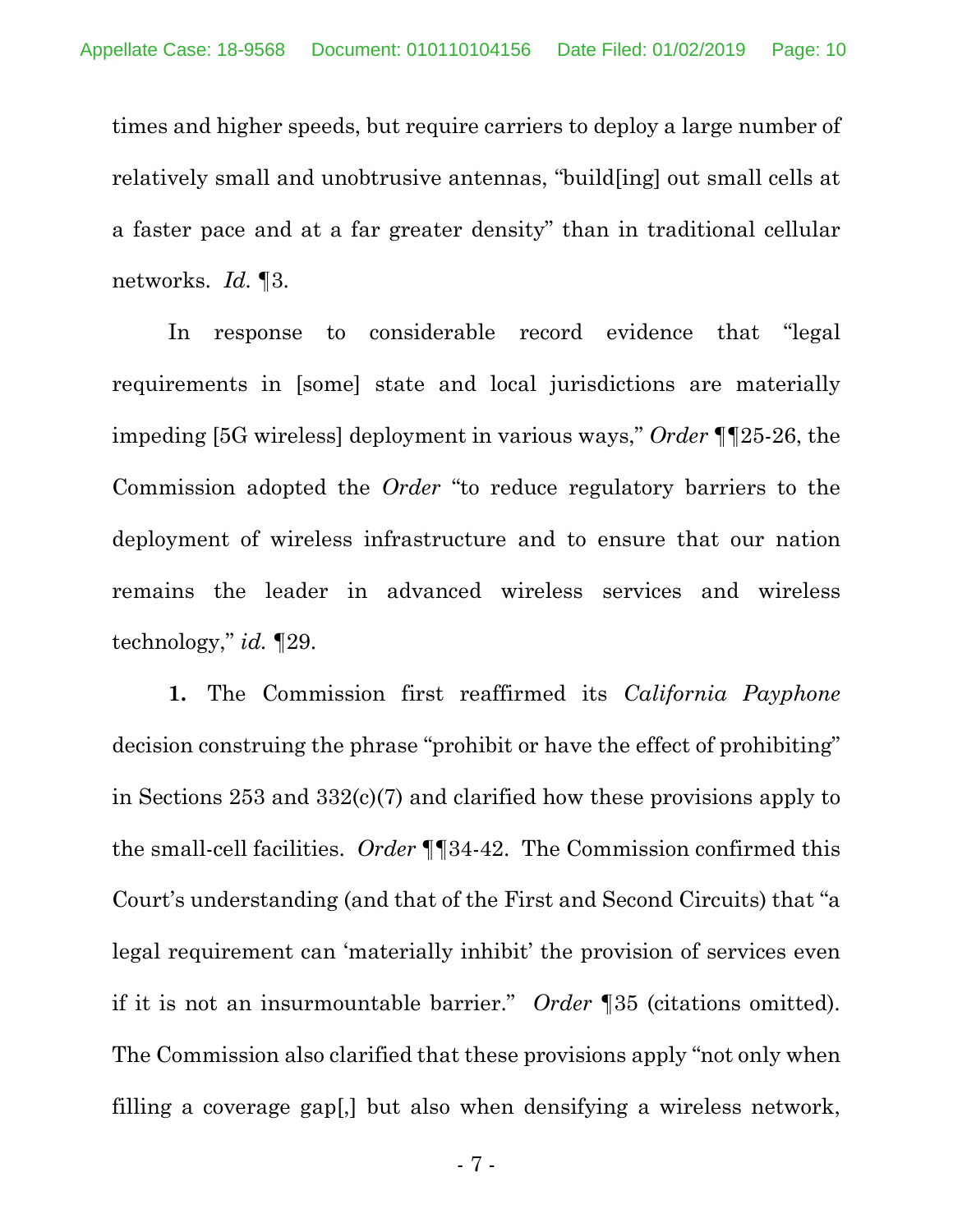introducing new services[,] or otherwise improving service capabilities." *Id.* ¶37.

**2.** The Commission then discussed how Sections 253 and 332(c)(7) apply in three contexts.

*State and Local Fees.* Consistent with many court decisions, *see Order* ¶¶44-45 & n.122; *Santa Fe*, 380 F.3d at 1271-72, the Commission first found that unnecessary fees demanded by localities for the deployment of small cells can have the effect of prohibiting wireless services. *See Order* ¶¶43-80. Indeed, the Commission observed, "even fees that might seem small in isolation have material and prohibitive effects on deployment, particularly when considered in the aggregate given the nature and volume of anticipated Small Wireless Facility deployment." *Id.* ¶53 (footnote omitted); *see id.* ¶¶62-65; *see also P.R. Tel. Co. v. Mun. of Guayanilla*, 450 F.3d 9, 17-19 (1st Cir. 2006). The Commission concluded that state and local fees for small-cell facilities have the impermissible effect of prohibiting wireless services if they exceed a reasonable approximation of the locality's costs. *Id.* ¶¶50, 55-56, 76.

To avoid unnecessary litigation, the Commission established a "safe harbor" that presumes small-cell fees to be reasonable if they do not exceed \$500 in application fees and \$270 per year for all recurring fees.

- 8 -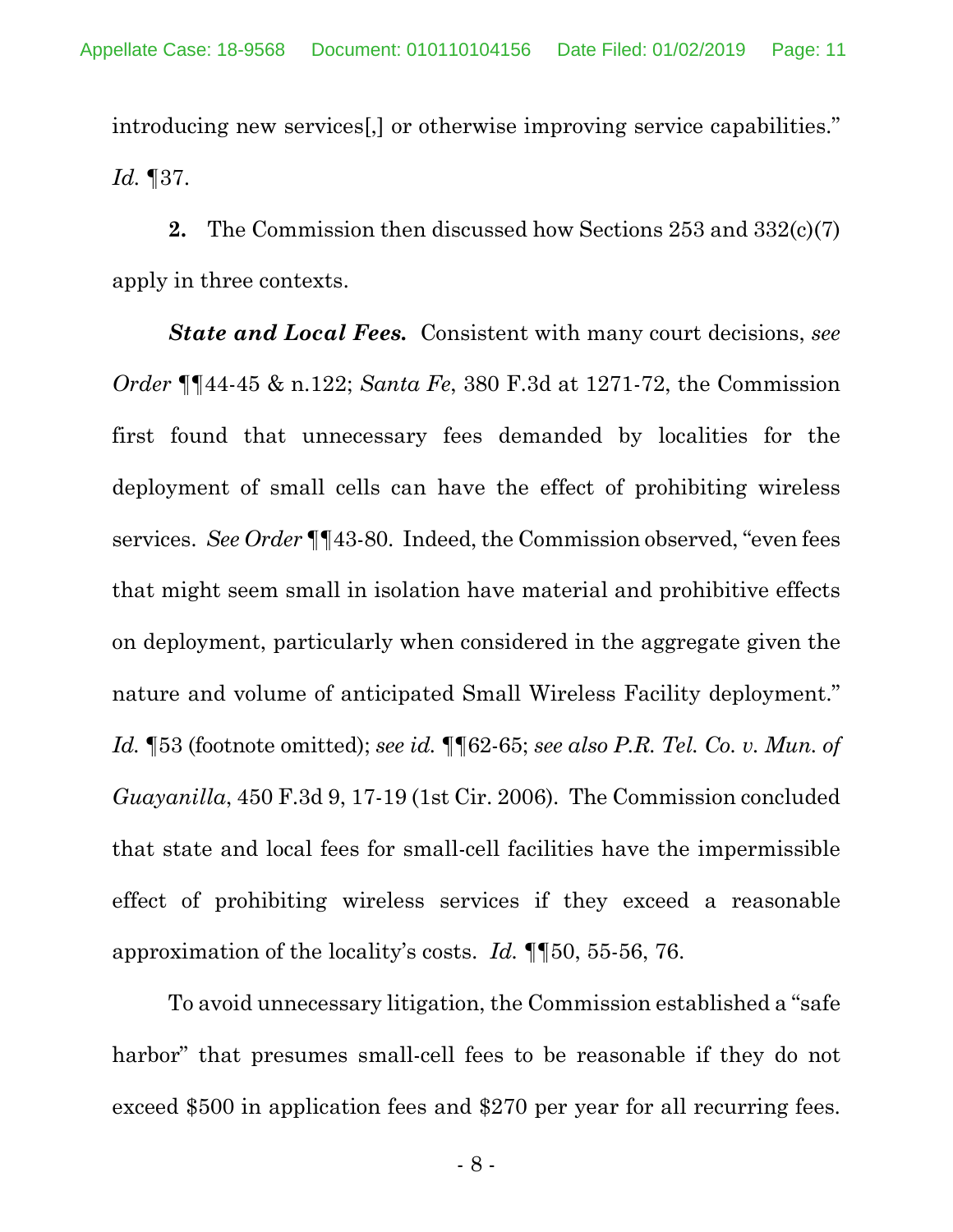*Order* ¶¶78-80. The Commission based this safe harbor in part on state small-cell bills approving similar fee levels. *Id.* n.233. Nonetheless, the Commission made clear, "localities [may] charge fees above these levels upon [a] showing" that their actual and reasonable costs exceed these amounts. *Id.* ¶80 & n.234; *accord id.* ¶32.

*Aesthetic Requirements.* The Commission also considered the impact of aesthetic requirements on wireless deployment. The Commission acknowledged that localities have a legitimate interest in ensuring that wireless infrastructure deployments are not unsightly or out of character with the surrounding area. *See Order* ¶¶12, 85-86. It also recognized, however, that overly restrictive or vague and subjective aesthetic standards can prevent carriers from developing deployment plans and have the effect of prohibiting wireless services. *Id.* ¶¶84, 88. Thus, the Commission concluded, if municipalities choose to adopt aesthetic standards, those standards must be reasonable, objective, and published in advance. *Id.* ¶¶86-88.

*Shot Clocks.* The Commission also adopted two new presumptive timeframes ("shot clocks") for reviewing proposed small-cell deployments, recognizing that localities have become more efficient in reviewing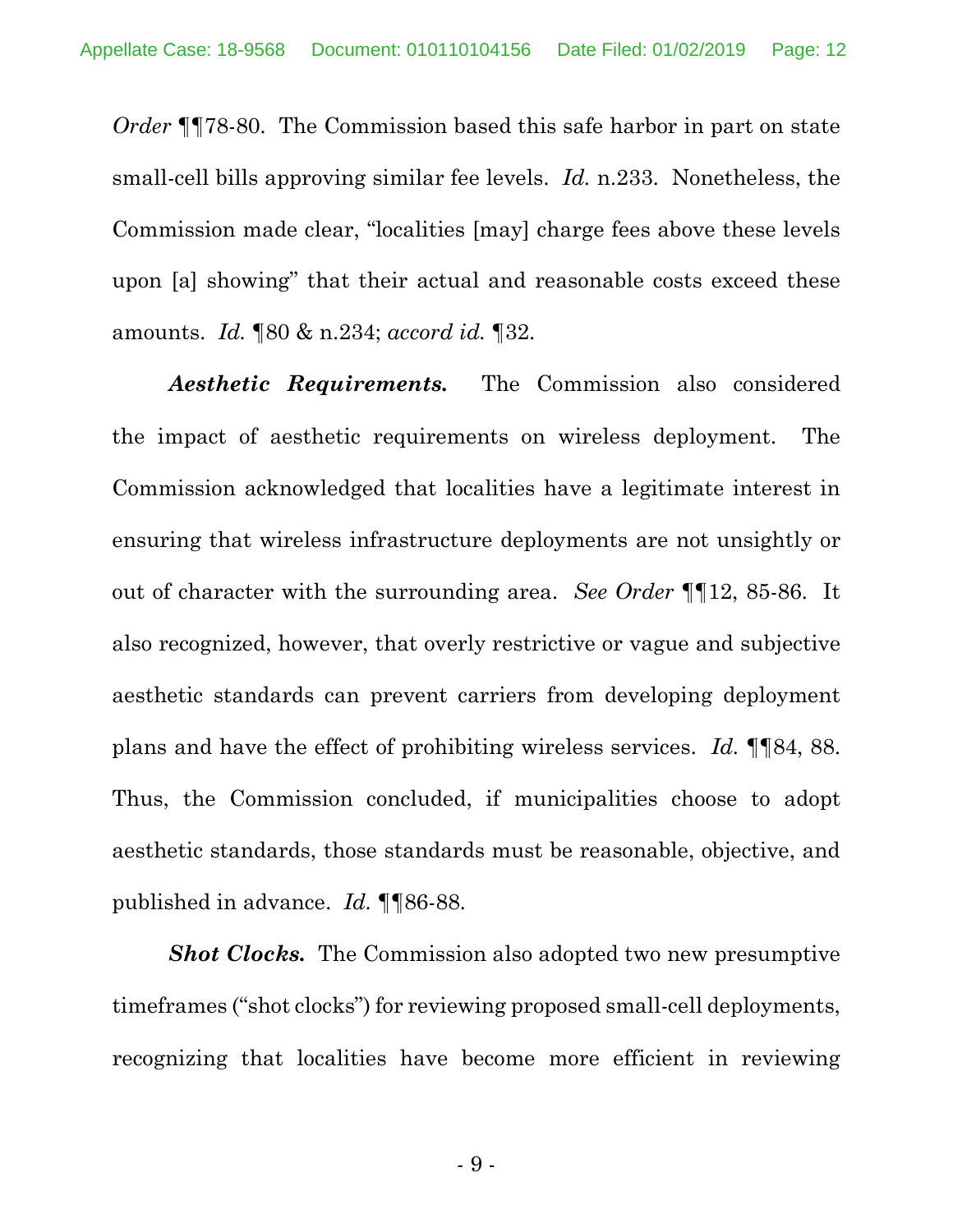wireless infrastructure applications and that small cells generally pose fewer issues than larger macro cell structures. *Order* ¶¶105-137. Under the new shot clocks, requests to collocate a small cell on an existing structure are ordinarily to be processed within 60 days, and requests to deploy a small cell using a new structure within 90 days. *Id.* ¶¶105-106, 111. As with the existing shot clocks, localities may "rebut the presumptive reasonableness of the shot clocks based upon the actual circumstances they face." *Id.* ¶109; *see also id.* ¶115.

**3.** Finally, the Commission addressed the relief available if a locality violates these standards. *Order* ¶¶116-131. Under Section  $332(c)(7)$ , if a locality denies or fails to timely act on a siting request, a wireless provider may file suit under 47 U.S.C.  $\S 332(c)(7)(B)(v)$  and seek judicial relief. The Commission explained that "[t]he framework reflected in this Order will provide the courts with substantive guiding principles in adjudicating Section 332(c)(7)(B)(v) cases, but it will not dictate the result or the remedy appropriate for any particular case; the determination of those issues will remain within the courts' domain." *Order* ¶124 & n.357.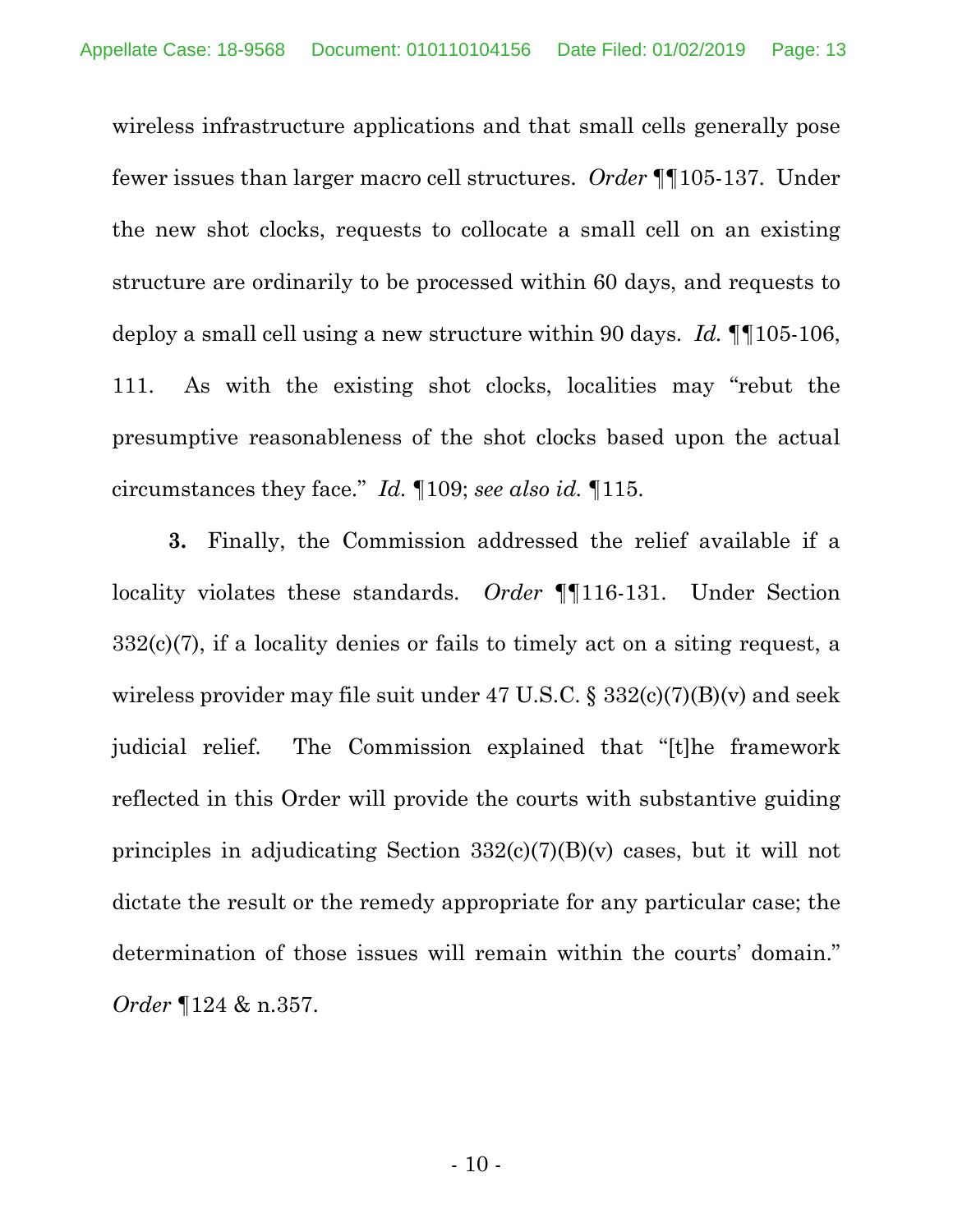**4.** Several local government entities sought an administrative stay from the Commission, which the agency denied. *See* Order Denying Motion for Stay, *Accelerating Wireless Broadband Deployment by Removing Barriers to Infrastructure Investment*, 2018 WL 6521868 (Wireless Telecomms. Bureau Dec. 10, 2018) (*Stay Denial*).

#### **ARGUMENT**

<span id="page-13-0"></span>To obtain a stay, Movants must show that (1) they are likely to prevail on the merits, (2) they will suffer irreparable harm absent a stay, (3) a stay will not harm others, and (4) the public interest favors a stay. 10th Cir. R. 8.1, 18.1; *Nken v. Holder*, 556 U.S. 418, 434 (2009). Movants have not come close to satisfying these exacting requirements.

## <span id="page-13-1"></span>**I. MOVANTS HAVE NOT SHOWN THAT THEY ARE LIKELY TO SUCCEED ON THE MERITS.**

Movants incorrectly contend that they need only show a "fair prospect of success" (Mot. 4) to obtain a stay. That is incorrect. *See Diné Citizens Against Ruining Our Env't v. Jewell*, 839 F.3d 1276, 1282 (10th Cir. 2016). Instead, Movants "must show [they are] *likely* to succeed on the merits," and a stay "may only be awarded upon a clear showing [of] entitle[ment] to such relief." *Ibid.* (quoting *Winter v. Nat. Res. Def. Council*, 555 U.S. 7 (2008)) (emphasis added). Movants have not made that showing here.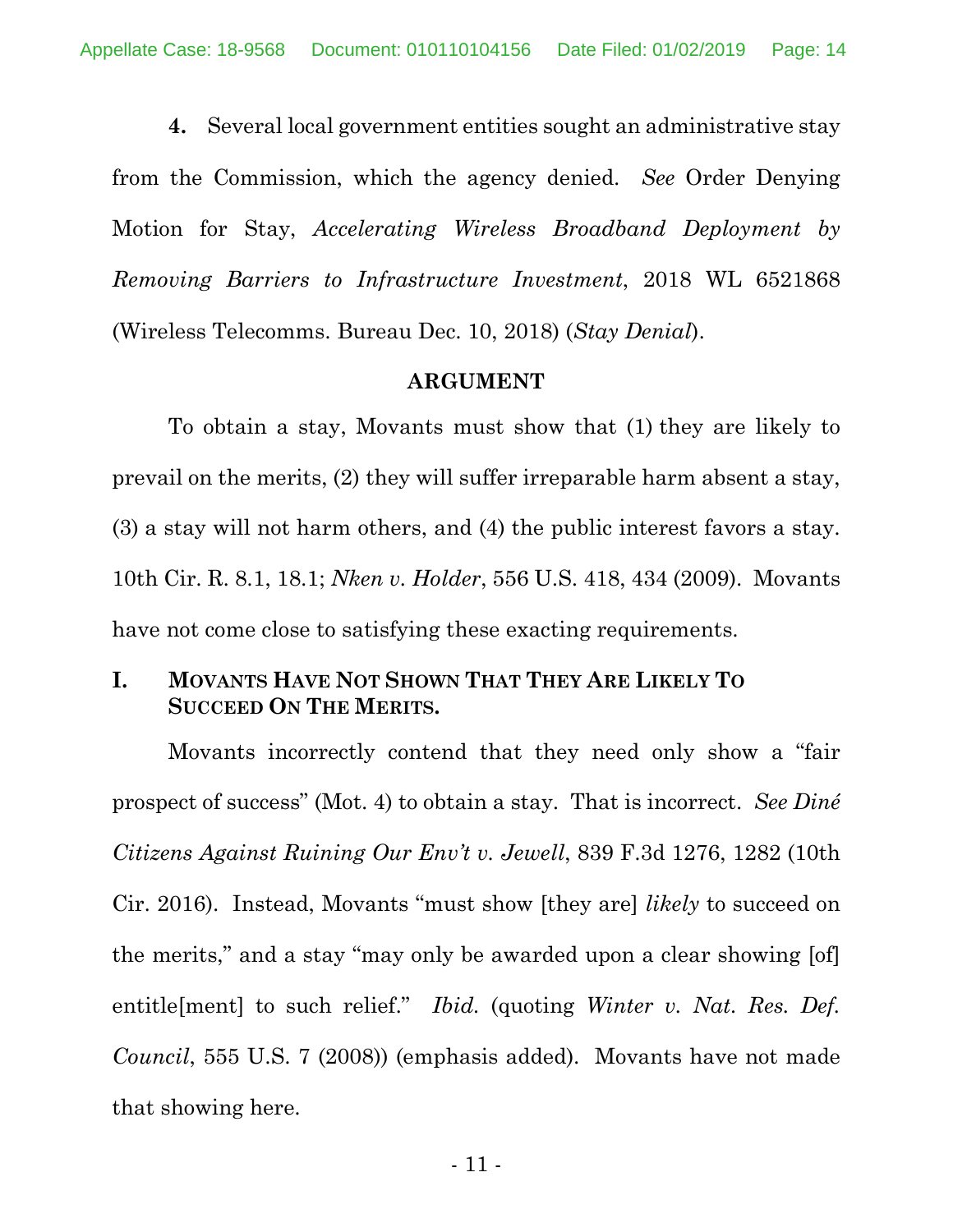# <span id="page-14-0"></span>**A. The Commission's Determinations Reasonably Interpret The Statute.**

*Effective Prohibition Standard.* By their terms, Sections 253 and 332(c)(7) apply to local measures that "prohibit *or have the effect of prohibiting*" wireless services, 47 U.S.C. §§ 253(a), 332(c)(7)(B)(i)(II) (emphasis added)—not just when state or local measures impose an "actual prohibition" on wireless services, as Movants would have it (Mot. 6-7). As the *Order* explains, "[t]he 'effectively prohibit' language must have some meaning independent of the 'prohibit' language." *Order* ¶41. This Court has accordingly held that "an absolute bar on the provision of services is not required," *Santa Fe*, 380 F.3d at 1271, and that "[n]owhere does the statute require that a bar to entry be insurmountable before the FCC must preempt it," *RT Commc'ns*, 201 F.3d at 1268.

Nor do the Eighth and Ninth Circuit cases cited by Movants (Mot. 7) support an "actual prohibition" standard. Those cases recognize that preemption applies to an "actual *or effective* prohibition." *Sprint Tel. PCS, L.P. v. Cnty. of San Diego*, 543 F.3d 571, 577-78 (9th Cir. 2008) (en banc) (*San Diego*) (quoting *Level 3 Commc'ns, LLC v. City of St. Louis*, 477 F.3d 528, 532-33 (8th Cir. 2007)) (emphasis added). In any event, to the extent courts might adopt somewhat different approaches to the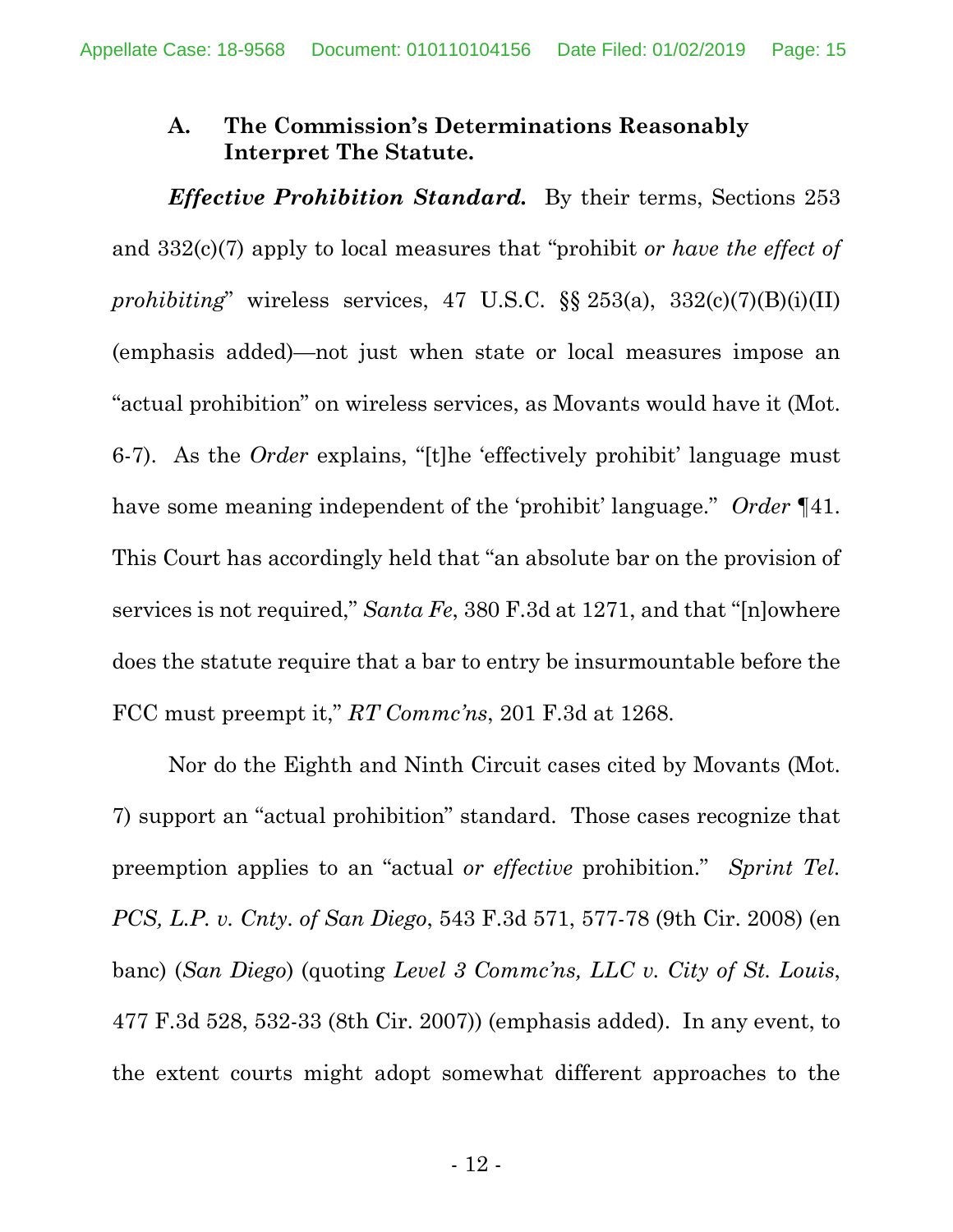open-ended statutory language, the Commission may reasonably exercise its delegated authority to issue an authoritative interpretation that supplies clarity and uniformity on an important issue of national concern. *Order* ¶¶9, 30, 100; *Stay Denial* ¶8; *see Nat'l Cable & Telecomms. Ass'n v. Brand X Internet Servs.*, 545 U.S. 967, 982-83 (2005).[2](#page-15-0)

The Commission also reasonably disagreed with Movants' view (Mot. 9) that "where there is a deployment alternative there is no prohibition." As the *Order* explains, Movants' view "reflect[s] both an unduly narrow reading of the statute and an outdated view of the marketplace" by treating wireless service "as if it were a single, monolithic offering." *Order* ¶40. In fact, "the current wireless marketplace is characterized by a wide variety of offerings with differing service characteristics and deployment strategies," and "'the vast majority of new wireless builds are going to be designed to add network capacity and take advantage of new technologies, rather than plug gaps in network

<span id="page-15-0"></span> <sup>2</sup> Movants contend (Mot. 5-6) that local impediments to small cell deployment should not be analyzed under Section 253, but only under Section  $332(c)(7)$ . But the effective prohibition language in the two provisions is identical, and the Commission has reasonably interpreted these provisions "to have the same meaning and to reflect the same standard." *Order* ¶¶36 & n.83, 67-68; *see also San Diego*, 543 F.3d at 579 (courts "need not decide" between these provisions because "the legal standard is the same under either").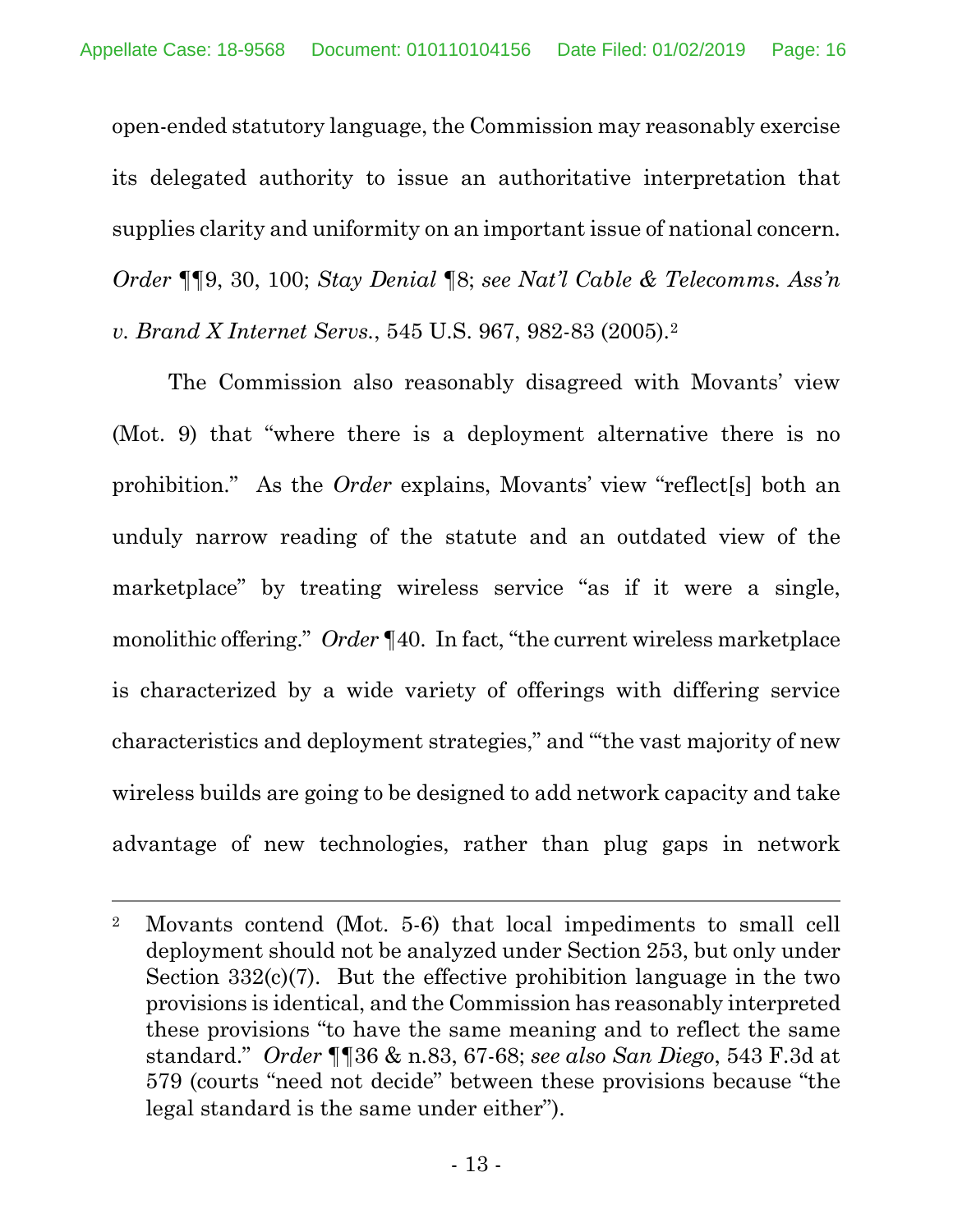coverage.'" *Ibid.* If a wireless carrier determines that a particular siting request best meets its service needs, and local regulators have no independent basis for opposing that request, they may not deny the request solely because there might be an alternative location—especially one that may not offer the same performance, capacity, capability, or robustness. *Id.* ¶40 & n.95. Such denials would "essentially allow actual or effective prohibition of [services requiring] additional or more advanced characteristics." *Ibid.*

*Excessive Fees.* The Commission recognized that imposing excessive or unnecessary fees on wireless providers will have the effect of prohibiting wireless services, and it thus reasonably concluded that localities violate Sections 253 and 332(c)(7) if they demand fees that exceed a reasonable approximation of their costs. *Order* ¶¶43-80. In *Santa Fe*, this Court similarly rejected the view "that a mere increase in cost cannot be prohibitive," holding that a "substantial increase in costs imposed by [Santa Fe's] excess conduit requirements and [its] appraisalbased rent … render[ed] those provisions prohibitive." 380 F.3d at 1271; *see also id.* at 1272 ("rent required by the Ordinance [that] is not limited to a recovery of costs" is not "fair and reasonable" under Section 253(c)'s savings clause).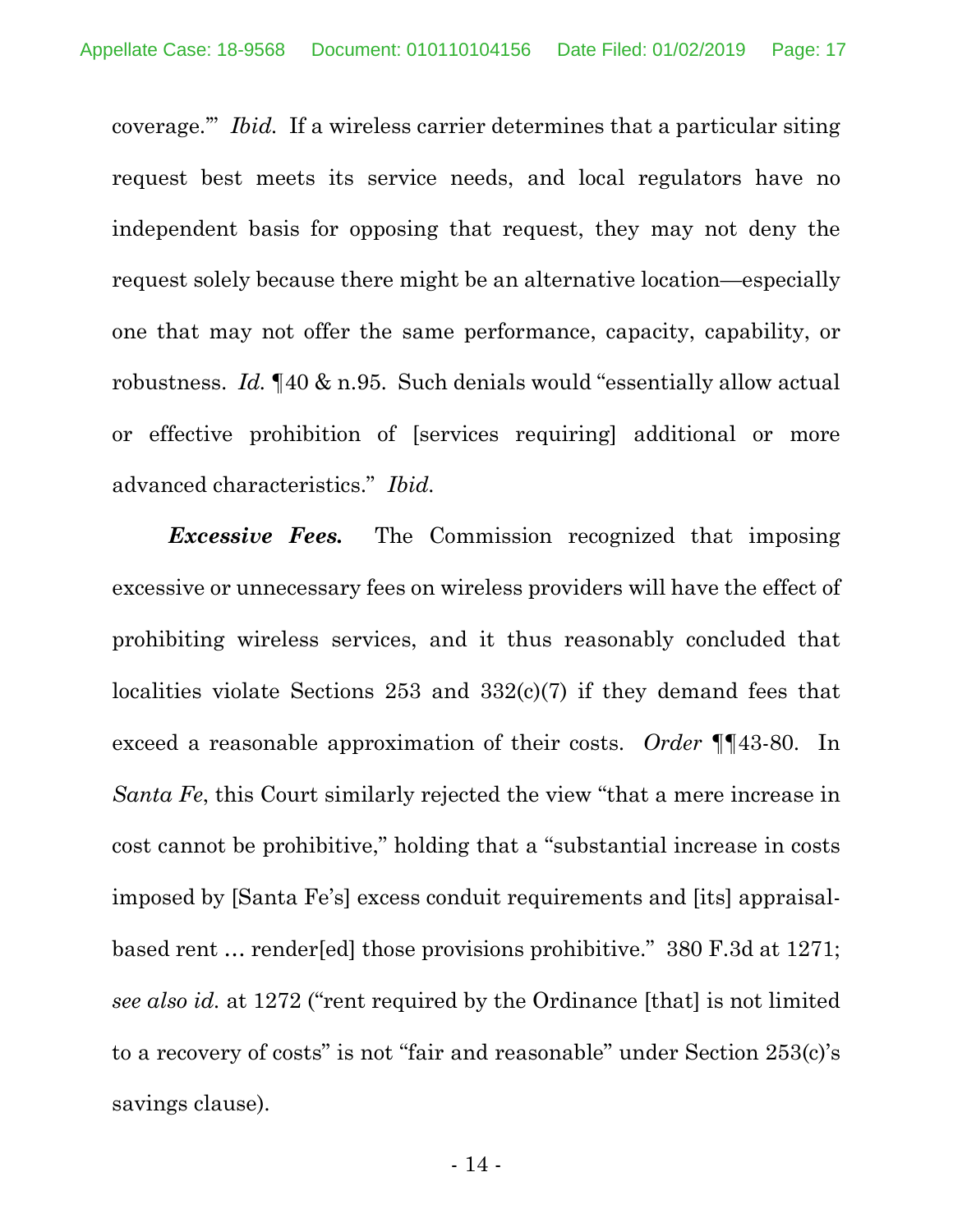Movants resist the economic reality that imposing higher costs on carriers will lead to reduced service (Mot. 9-10), but carriers must recover these costs somewhere. Because wireless carriers face capital constraints, the Commission found that carriers will respond to higher fees by reducing expenditures—and thus diminishing service—in lower-profit areas. *Order* ¶¶62-65. Alternatively, carriers might reduce deployment where costs are inflated, again diminishing service. *Id.* ¶65 & n.200. In either case, "the bottom-line outcome" is "diminished deployment of Small Wireless Facilities critical for wireless service and building out 5G networks." *Id.* ¶65. The record is replete with evidence (including carrier submissions and an independent study) that excessive fees materially inhibit wireless deployment. *See id.* ¶¶60-65.

Movants are likewise incorrect (Mot. 10-12) that localities are entitled to charge excessive fees under Section 253(c)'s savings clause a position this Court already rejected in *Santa Fe*. Section 253(c) allows localities to seek "fair and reasonable compensation" for "use of public rights-of-way." 47 U.S.C. § 253(c). The *Order* permits localities to recover every cent of their actual and reasonable costs—including application fees, fees for access to the right of way, and fees for use of government property in the right of way, *Order* ¶¶32 n.71, 50 & n.131, 56, 72, 75—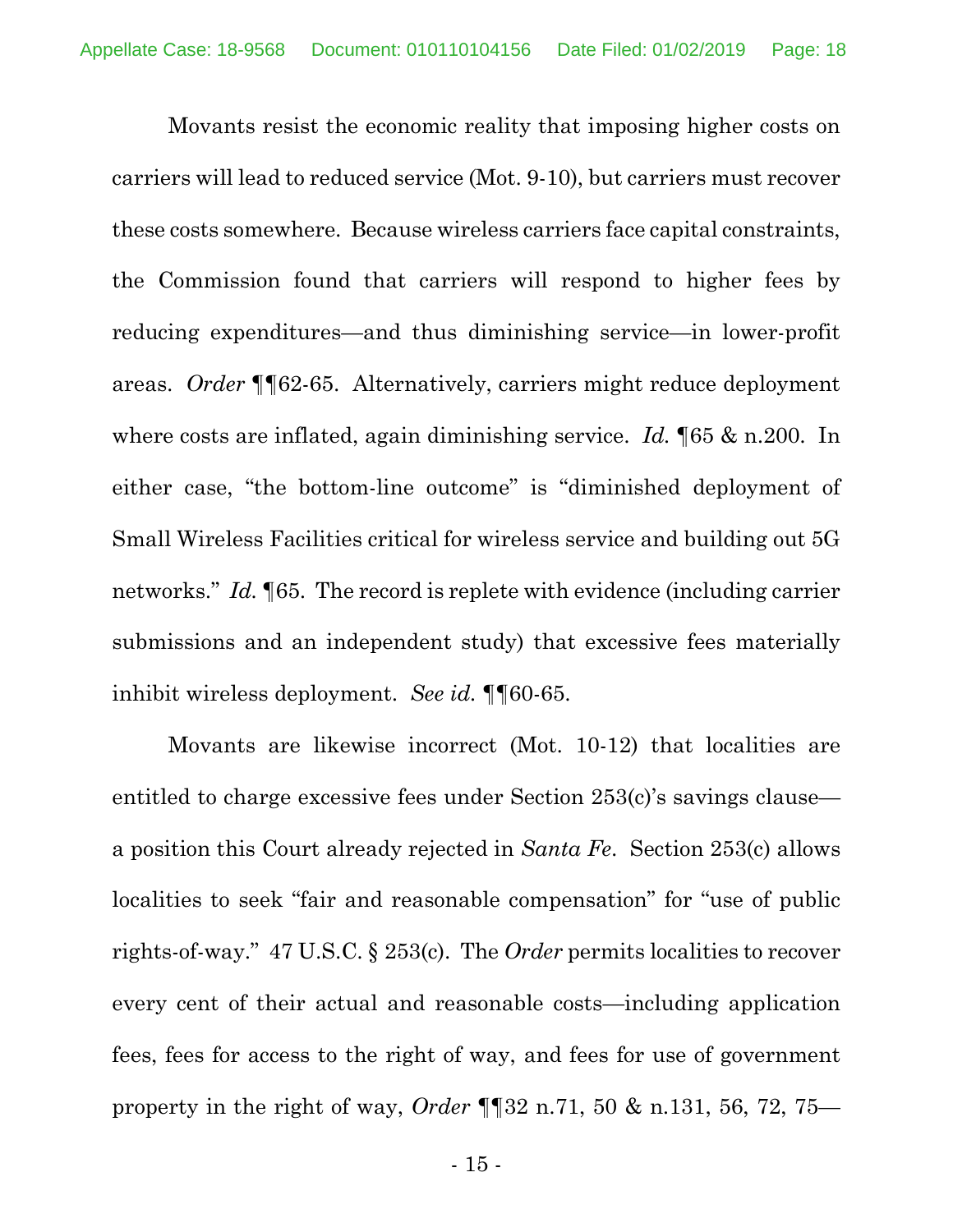but unnecessary fees that have no reasonable connection to actual costs are not "fair and reasonable." *Id.* ¶¶73-75; *see Santa Fe*, 380 F.3d at 1272. Nor can it be said that fees with no reasonable connection to right-of-way costs are incurred "for use of" the right-of-way. *Order* ¶76; *see P.R. Tel. Co. v. Mun. of Guayanilla*, 354 F. Supp. 2d 107, 112-13 (D.P.R. 2005), *aff'd*, 450 F.3d 9 (1st Cir. 2006). Finally, the *Order*'s safe harbor for recurring fees up to \$270 per small cell per year is not a "limit o[n] compensation" above that amount, as Movants wrongly assert (Mot. 16); rather, the *Order* makes clear that localities may charge higher fees if a reasonable approximation of their costs exceeds that amount. *Order* ¶80 & n.234; *Stay Denial* ¶18.

There is no substance to Movants' claim (Mot. 12-13) that the *Order* contravenes Section 224 of the Act, which allows the Commission to prescribe specific rates, terms, and conditions for pole attachments. 47 U.S.C. § 224. Section 224(a)(1) exempts government-owned utilities from "this section," *id.*  $\S$  224(a)(1), but that exempts government-owned utilities only from regulations adopted under Section 224—not from other sections of the Communications Act, like Sections 253 and 332(c)(7). *See Order* n.253. Nor are movants correct that the *Order* "undo[es] the limits established by Section 224" (Mot. 13), as the *Order* refrains from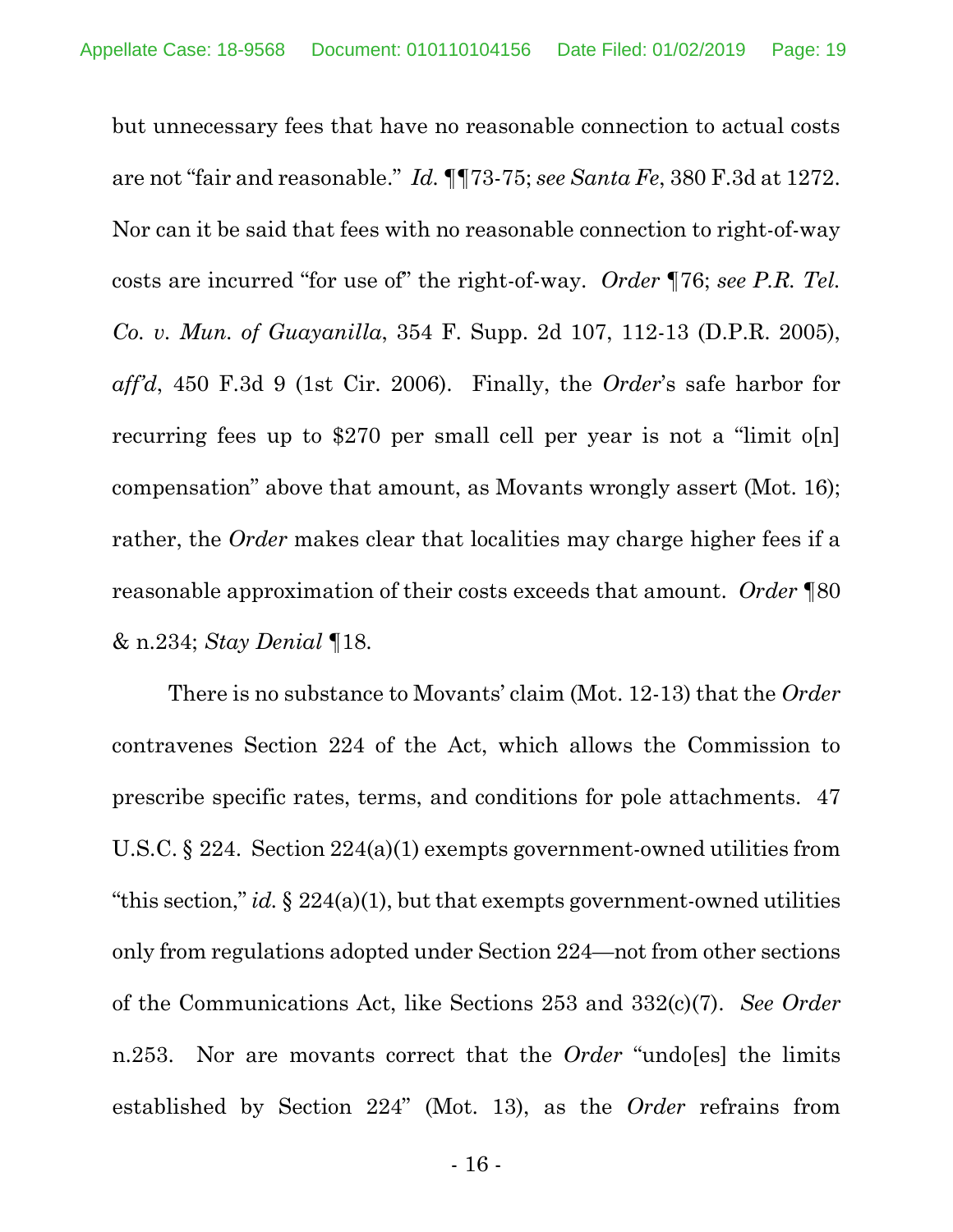prescribing any specific rates, terms, or conditions. *See Order* n.132 ("we are not asserting a 'general ratemaking authority'"); *id.* ¶76 (declining to require "any specific accounting method").

Finally, the *Order* does not impermissibly interfere with a locality's "authority over proprietary property" (Mot. 12-14). As the *Order* explains, when localities manage public rights-of-way and government structures within the right-of-way (such as lampposts and traffic lights), they act in a regulatory rather than proprietary capacity. *Order* ¶¶96- 97; *see*, *e.g.*, *N.J. Payphone Ass'n Inc. v. Town of West N.Y.*, 130 F. Supp. 2d 631, 638 (D.N.J. 2001), *aff'd*, 299 F.3d 235 (3d Cir. 2002). And even if this were proprietary activity, the Commission reasonably found that, in light of the "sweeping" language and preemptive goals of Sections 253 and 332(c)(7), these provisions are best read to preempt impediments to wireless services regardless whether the impediments are imposed in a regulatory or proprietary capacity. *Order* ¶¶94-95. Consistent with the *Order*, this Court has upheld the FCC's conclusion that Section 253 encompasses any state or local measures "that relate to the 'management of rights-of-way,'" finding this approach "appropriate in light of [Congress's] intent to create open competition." *Santa Fe*, 380 F.3d at 1271-72.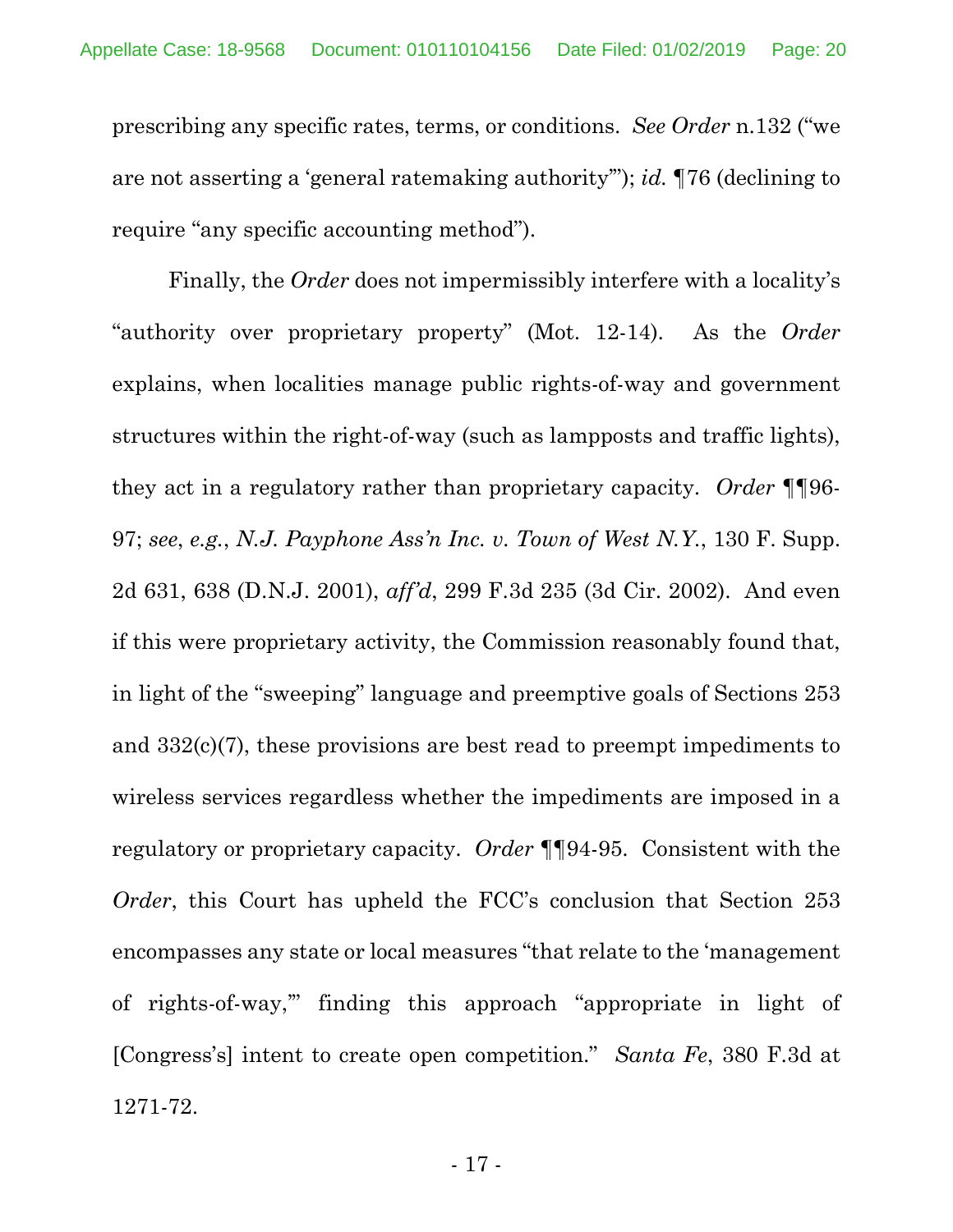*Aesthetic Standards.* Movants likewise fail to show that they are likely to prevail in their challenge (Mot. 8) to the *Order*'s "approach to aesthetics." The Commission determined that "reasonable aesthetic considerations do not run afoul of Sections 253 and 332," *Order* ¶12, but also recognized that aesthetic requirements can in some circumstances have the effect of prohibiting wireless service—such as when localities rely on secret, shifting, or subjective standards that do not allow carriers to reasonably predict what they must do. *Id.* ¶¶84, 88; *cf. T-Mobile Cent., LLC v. Unified Gov't of Wyandotte Cnty.*, 546 F.3d 1299, 1308 (10th Cir. 2008) (*Wyandotte Cnty.*) ("'Governing bodies cannot simply arbitrarily invent new criteria in order to reject an application.'"). The Commission thus reasonably declared that localities imposing aesthetic standards must ensure that these criteria are objective, nondiscriminatory, and published "at a sufficiently clear level of detail as to enable providers to design and propose their deployments. *Id.* ¶¶86-88 & n.247. Movants offer no basis to conclude that this is not a permissible reading of the statute.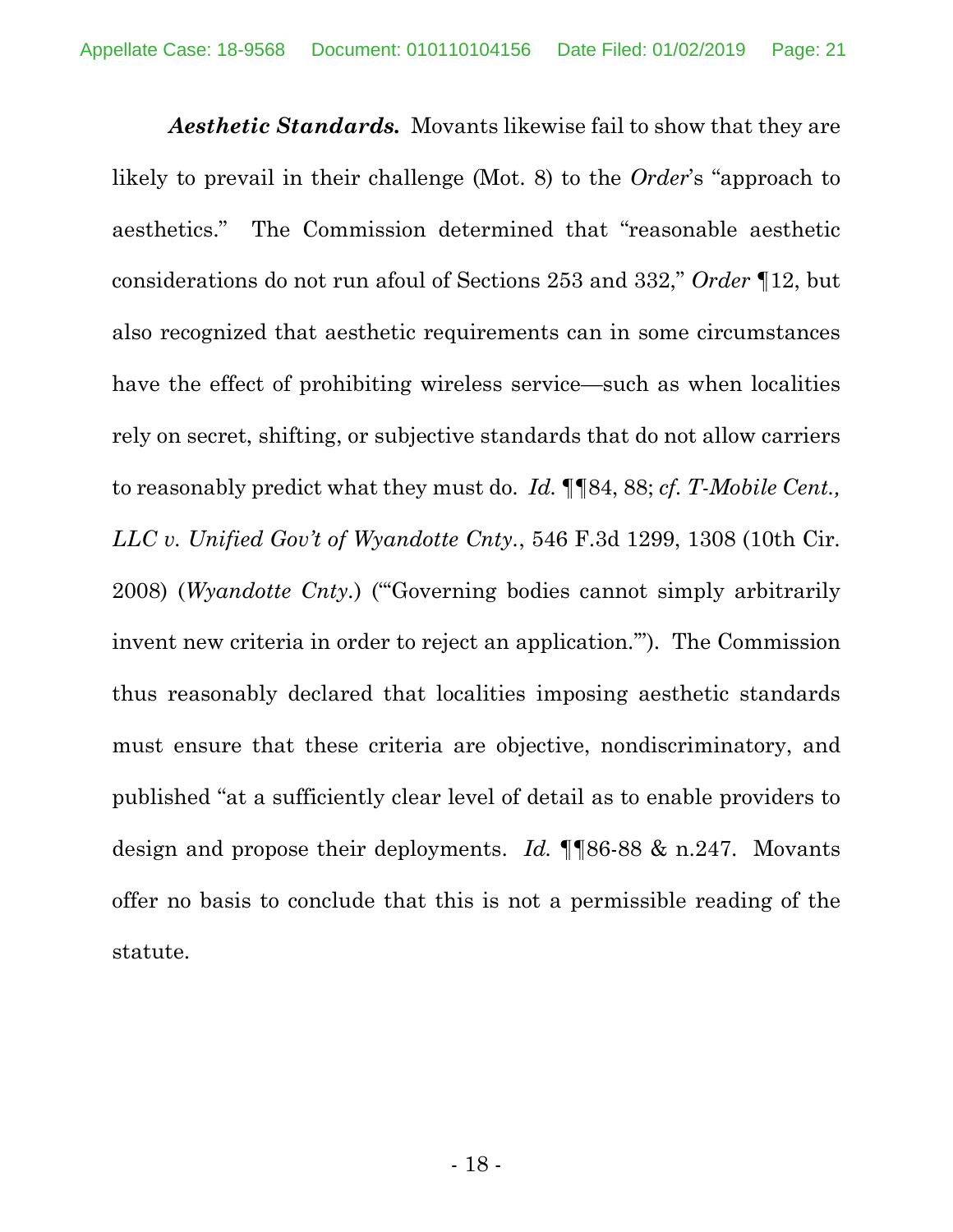# <span id="page-21-0"></span>**B. The Commission's Determinations Do Not Intrude Upon Localities' Fifth Or Tenth Amendment Rights.**

Movants also fail to support their claims that the *Order* violates the Fifth or Tenth Amendments. Mot. 14-17.

Movants fail to show any Tenth Amendment violation (*id*. at 14-15) because the *Order* does not require localities to take any action or to approve any given siting application. *Order* ¶101 & n.217; *Stay Denial* ¶12. The *Order* simply "bar[s] states from interfering with the expansion of wireless networks" through practices that effectively prohibit wireless services. *Montgomery Cnty.*, 811 F.3d at 128. Movants' speculation that a "[c]ourt may order access" to a site (Mot. 15) if an application is unjustifiably denied is "a challenge to the [statute] itself" (and to judicial enforcement) rather than the *Order*, *Stay Denial* ¶12, but the Supreme Court and this Court have repeatedly upheld application of Sections 253 and 332(c)(7) without ever suggesting these provisions could be constitutionally infirm. *See T-Mobile South, LLC v. City of Roswell*, 135 S. Ct. 808 (2015); *City of Arlington*, *supra*; *Wyandotte Cnty.*, *supra*; *Santa Fe*, *supra*. And if a court does order that an application be granted, it is "granted only by operation of federal law," so "the imprimatur of any [such order] is federal, and not local." *Montgomery Cnty.*, 811 F.3d at 129.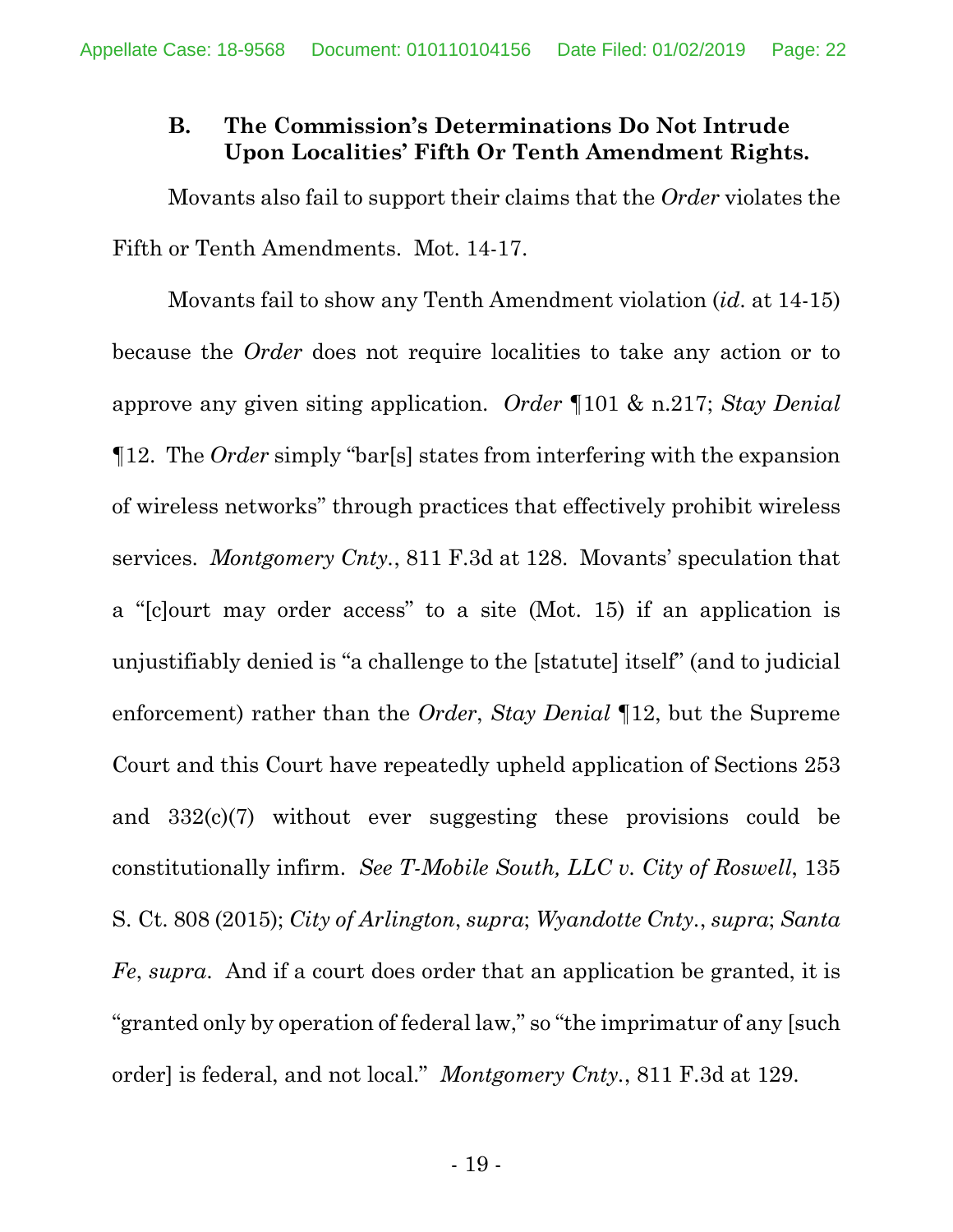Movants' Fifth Amendment claim (Mot. 15) also fails. The *Order* "does not … 'compel access to any particular state or local property"; it simply "requires that when access is provided, fees charged [must] be ... reasonable[.]" *Stay Denial* ¶14 (quoting *Order* n.217). Localities may still deny siting requests for any legitimate reason. *Ibid.* Nor does the Takings Clause apply when localities manage public rights-of-way, because they act in a regulatory capacity rather than as proprietors. *Id.* ¶13; *see Order* ¶¶96-97. In any event, the *Order* provides just compensation by allowing localities to recover all actual and reasonable costs, which is an appropriate measure of compensation when there is no competitive market price. *Order* n.217 (citing *FCC v. Fla. Power Corp.*, 480 U.S. 245, 254 (1987); *United States v. 564.54 Acres of Land*, 441 U.S. 506, 513 (1979); *Ala. Power Co. v. FCC*, 311 F.3d 1357, 1368, 1370-71 (11th Cir. 2002)); *Stay Denial* ¶14 & n.47. Movants' contention that localities do not have "control over a bottleneck facility" (Mot. 16) misses the mark because rights-of-way generally have superior access to essential resources like access to fiber backhaul and sufficient power supply, so alternative locations often are not ready substitutes for use of the right-ofway. *See Order* ¶97 (rights-of-way "are often the best-situated locations" for wireless facilities); *TCG N.Y., Inc. v. City of White Plains*, 305 F.3d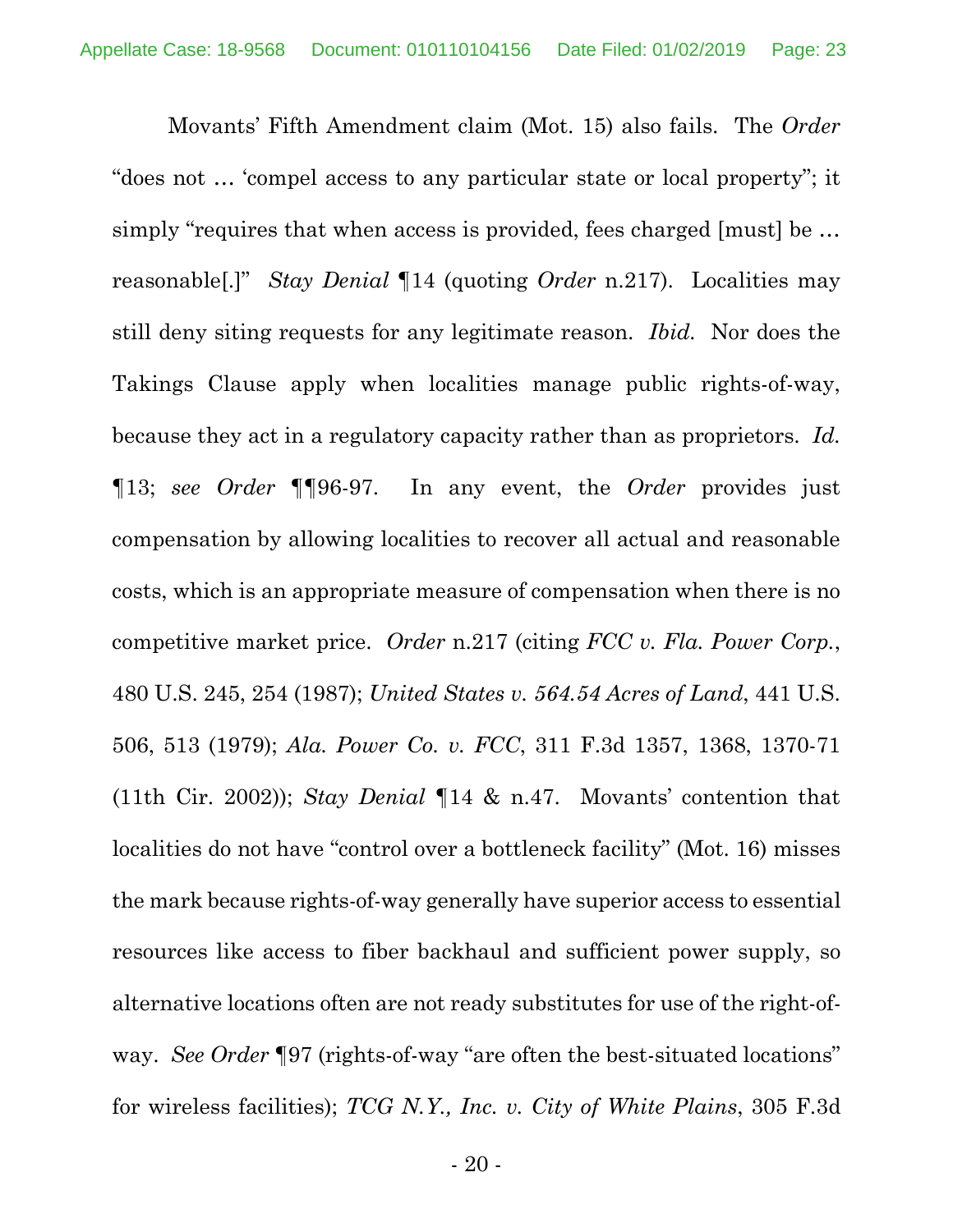67, 79 (2d Cir. 2002) (Section 253 is "essential[] to prevent monopolistic pricing" because "[w]ithout access to local government rights-of-way," telecommunications service "is generally infeasible"); *In re Petition of the State of Minnesota*, 14 FCC Rcd. 21697, 21709-14 ¶¶23-29 (1999) (recognizing the limited practical alternatives to certain rights-of-way). Indeed, the administrative record shows that market forces have been insufficient to ensure reasonable prices. *Order* n.217.

#### **C. The New Shot Clocks Are Reasonable.**

<span id="page-23-0"></span>Finally, Movants challenge (Mot. 17-19) the new shot clocks for small cells. The Supreme Court has already held that the Commission has authority to prescribe shot clocks for particular categories of infrastructure. *See City of Arlington*, 569 U.S. at 307. To the extent Movants contend that the shot clocks for small cells are arbitrary and capricious, they are unlikely to prevail under that deferential standard. *See Sorenson Commc'ns, Inc. v. FCC*, 659 F.3d 1035, 1046 (10th Cir. 2011).

The new shot clocks are firmly based on "experience with the previously adopted shot clocks, the record in this proceeding, and [the Commission's] predictive judgment," including similar time periods successfully employed in several jurisdictions. *Order* ¶110; *see id.* ¶¶105-112. Movants offer no basis to disturb the Commission's expert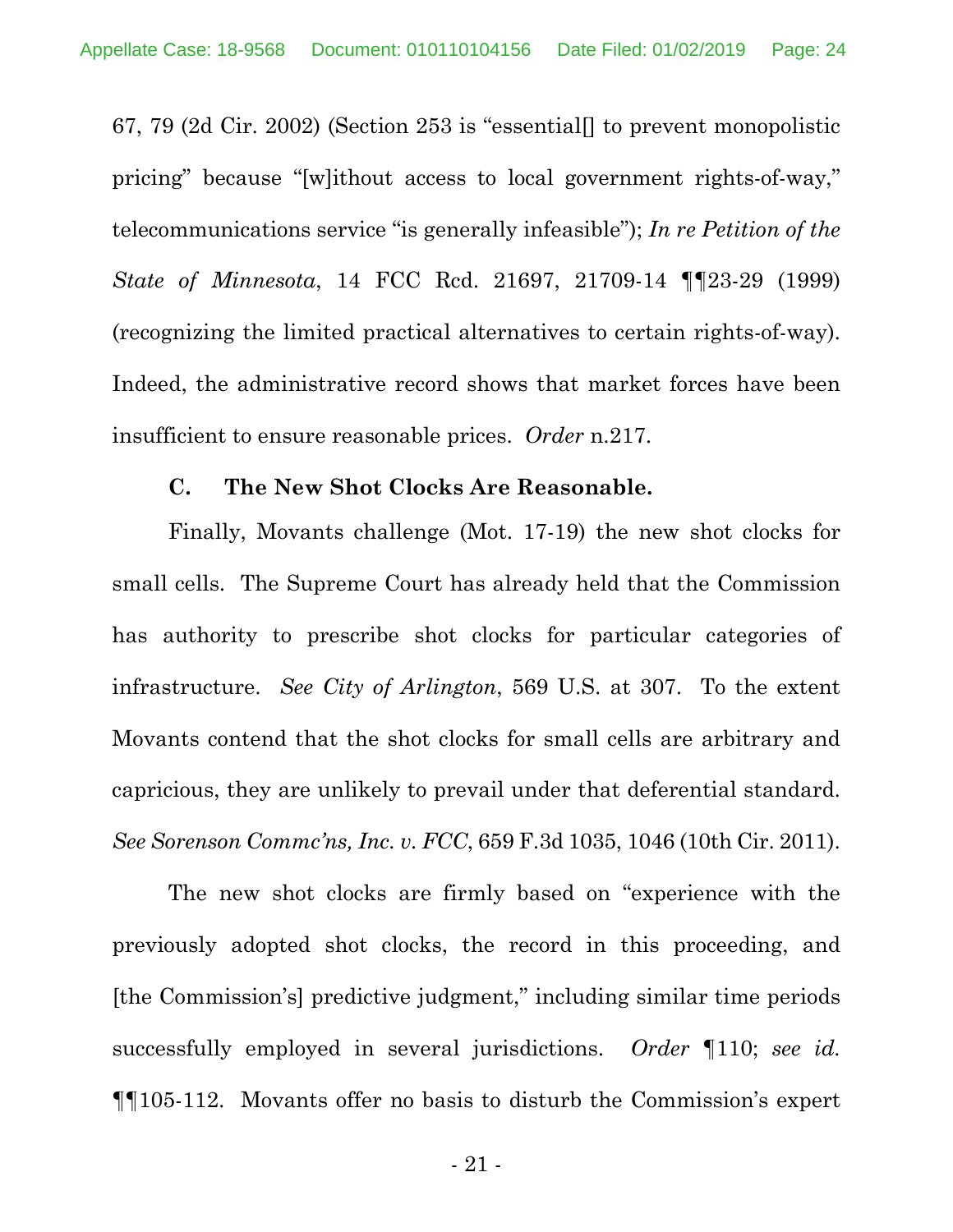determination, based on a comprehensive examination of the record, that small-cell deployments—which are smaller and simpler than traditional macro cells—can be processed in less time than the existing shot clocks provide for larger facilities. Movants object that shorter shot clocks are not "sufficient to complete a discretionary land use process" (Mot. 18), but neglect that they must already comply with 60- and 90-day shot clocks for other siting requests and that many jurisdictions already impose similar or shorter review periods. *Order* ¶¶106, 111. The fact that similar siting requests can successfully be reviewed through more efficient hearings shows that more cumbersome proceedings are unnecessary. In any event, the shot clocks are only presumptions, and localities may "rebut the presumpt[ion]" by explaining why they need additional time. *Id.* ¶¶109, 115.

# <span id="page-24-0"></span>**II. MOVANTS HAVE NOT SHOWN THAT THEY WILL SUFFER IRREPARABLE HARM.**

Movants also fail to show they will suffer irreparable harm without a stay—which alone is enough to defeat their motion. *N.M. Dep't of Game & Fish v. U.S. Dep't of the Interior*, 854 F.3d 1236 (10th Cir. 2017). "To constitute irreparable harm, an injury must be certain, great, actual 'and not theoretical.'" *Heideman v. South Salt Lake City*, 348 F.3d 1182, 1189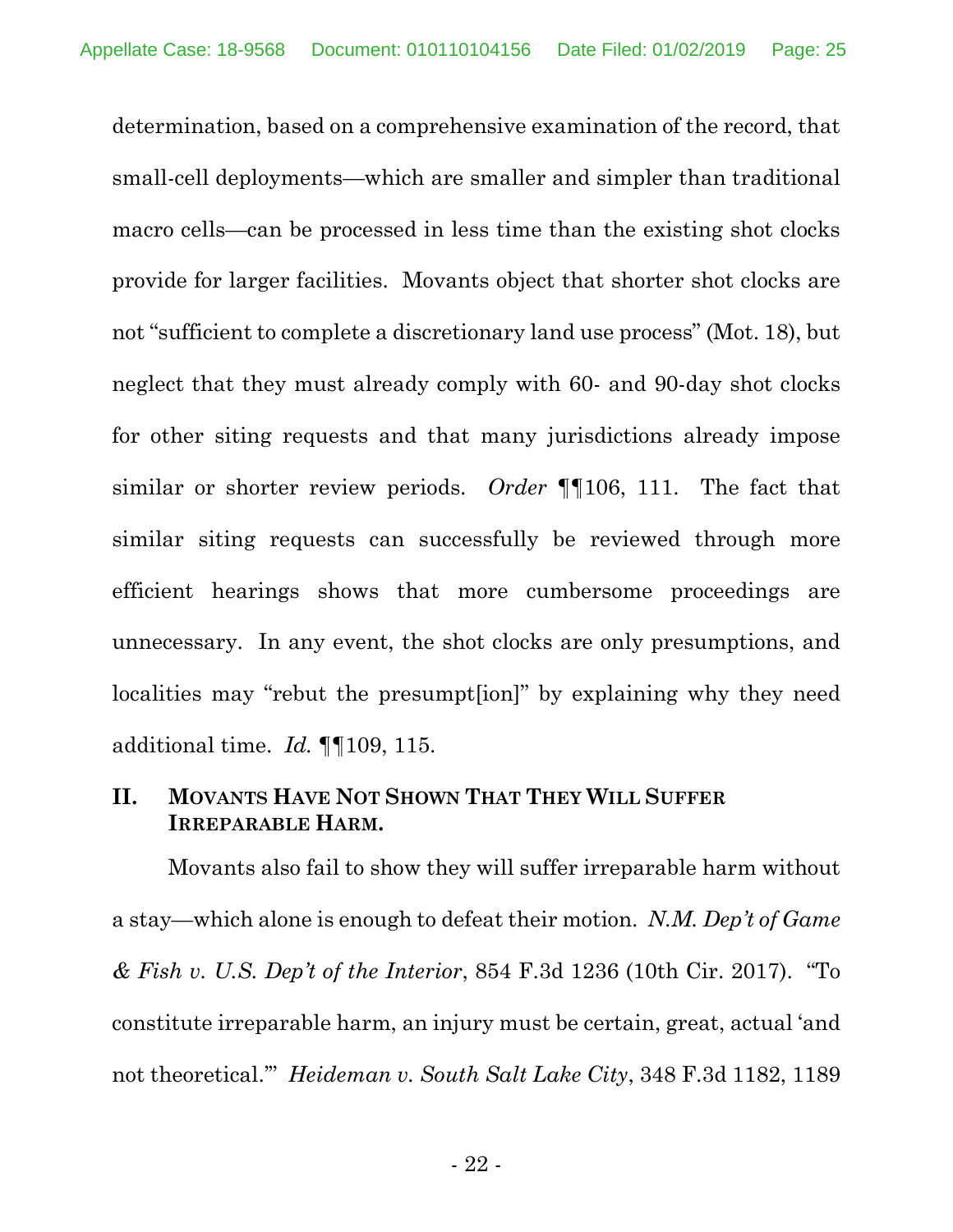(10th Cir. 2003). Movants "must show that the injury complained of is of such *imminence* that there is a clear and present need for equitable relief to prevent irreparable harm." *Ibid.* (internal quotation marks omitted).

Movants cannot show any imminent harm because the *Order* does not, on its own, require localities to do anything or compel approval of any particular siting request. The *Order* simply clarifies the standards for courts to apply under Sections 253 and 332(c)(7) when a local government denies or fails to act on a request and the applicant seeks further review. When the *Order* takes effect, the only consequence is that carriers may submit new requests to be processed under these standards. If a locality does not timely grant a request, the carrier must allow at least sixty days to elapse before seeking judicial review. *See Order* ¶¶103-112. A court must then determine whether the locality has violated the statute under the particular facts presented and whether relief is warranted—determinations that "remain within the courts' domain." *Order* ¶124; *see id.* ¶¶116-131; *Stay Denial* ¶18. The *Order* will thus have no compulsory effect until the affected locality has an opportunity to justify its decision before a "court of competent jurisdiction." 47 U.S.C.  $§ 332(c)(7)(B)(v).$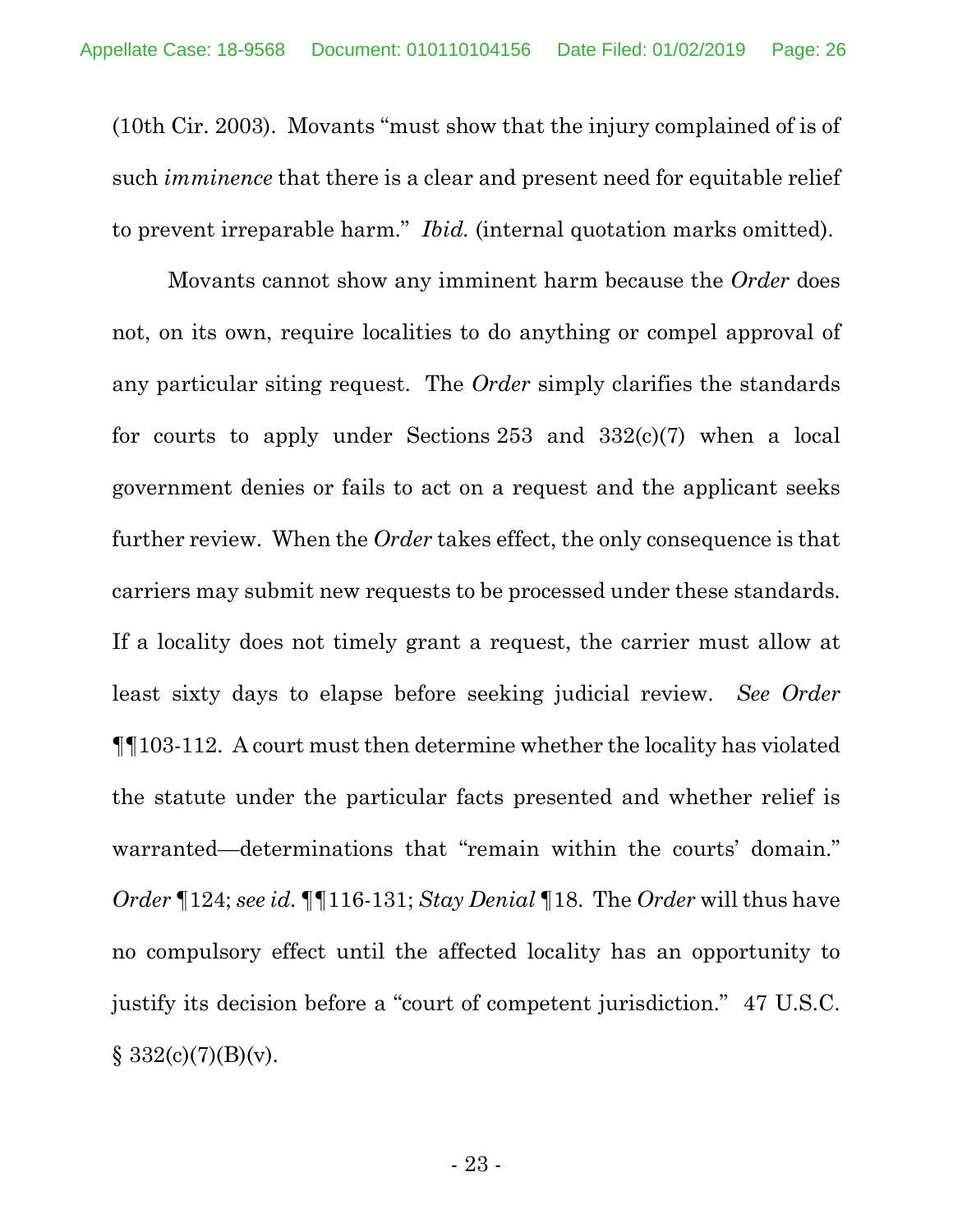There is also "no reason to assume" that, should any dispute arise, localities will necessarily lose such cases. *Stay Denial* ¶19; *cf. Schrier v. Univ. of Colo.*, 427 F.3d 1253, 1267 (10th Cir. 2005) ("speculative harm" associated with litigation "does not amount to irreparable injury") (internal quotation marks omitted). Fees exceeding the *Order*'s safe harbors "may be permissible if the fees are based on a reasonable approximation of costs and the costs themselves are objectively reasonable." *Order* n.234; *see also Stay Denial* ¶18. Similarly, if particular localities are unable to act within the new shot clocks, they may "rebut the presumptive reasonableness of the shot clocks based upon the actual circumstances they face." *Order* ¶109. And the modest requirements for any aesthetic standards will not even take effect for another several months. *Id.* ¶89; *Stay Denial* n.63.

Movants also "ha[ve] offered no evidence demonstrating the type of loss that satisfies the element of irreparable harm." *Port City Props. v. Union Pac. R.R.*, 518 F.3d 1186, 1190 (10th Cir. 2008); *see Stay Denial* ¶¶16-22. Movants claim that "no further showing of irreparable injury is necessary" because they have "alleged deprivation of a constitutional right" (Mot. 19), but the Supreme Court has held that "the mere possibility of erroneous initial application of constitutional standards will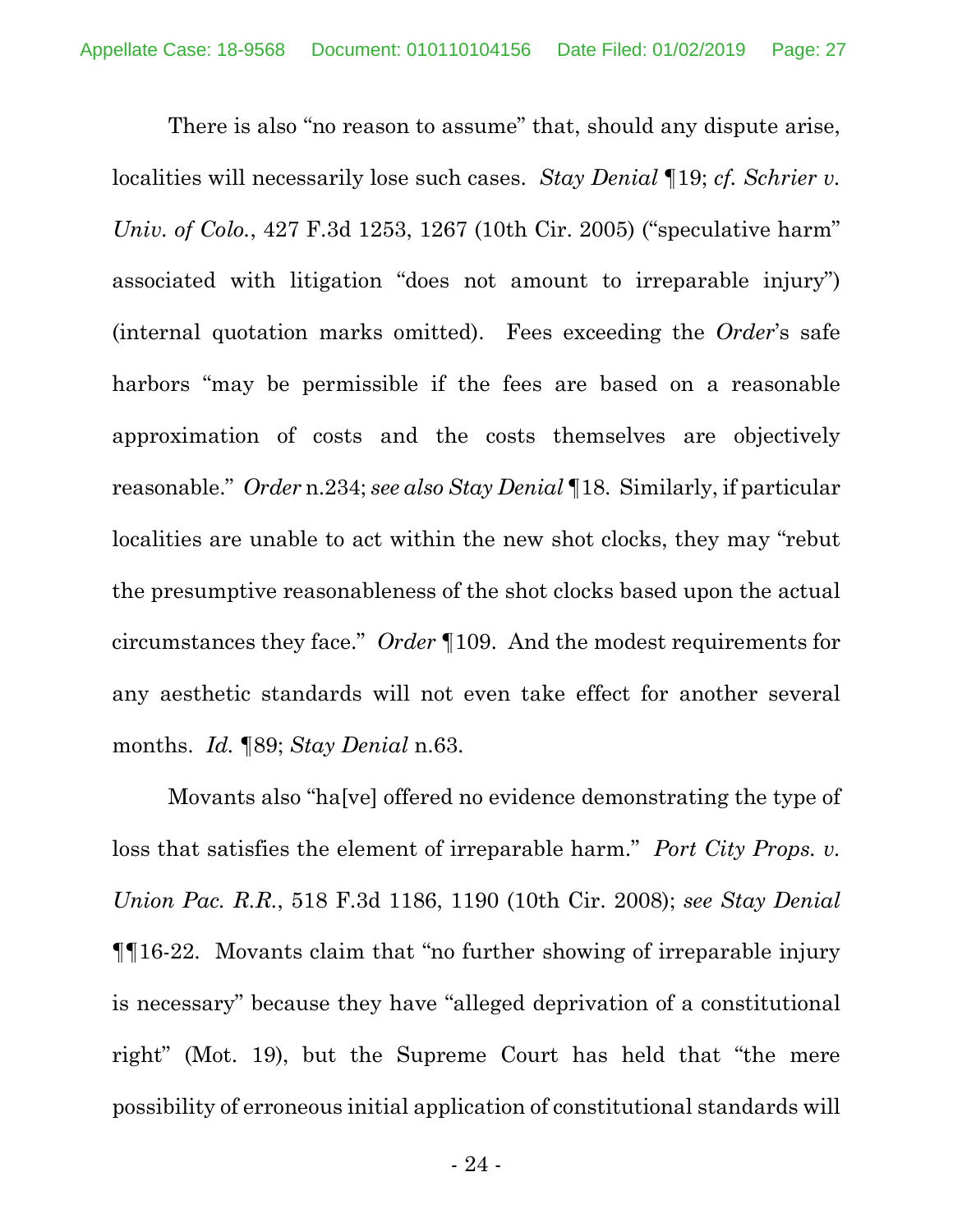usually not amount to the irreparable injury necessary to justify" a stay. *Dombrowski v. Pfister*, 380 U.S. 479, 484-85 (1965). Movants further complain of "costs associated with work required to comply with the Order" and other costs (Mot. 20), but "[u]nder Tenth Circuit law, it is well established that 'economic loss is usually insufficient to constitute irreparable harm.'" *Coal. of Concerned Citizens to Make Art Smart v. FTA*, 843 F.3d 886, 913 (10th Cir. 2016) (citation omitted); *accord Heideman*, 348 F.3d at 1189; *see also Stay Denial* ¶¶17-18. And if localities incur greater compliance costs, the *Order* allows them to recover those actual and reasonable costs as part of the fees they are permitted to charge.

### <span id="page-27-0"></span>**III. ANY STAY WOULD HARM WIRELESS CONSUMERS AND CARRIERS AND CONTRAVENE THE PUBLIC INTEREST.**

The balance of equities also weighs heavily against Movants' stay request. The *Order* will bring immediate regulatory relief to consumers across the country, who increasingly depend on access to modern wireless communications, and to wireless carriers, who must make substantial infrastructure investments to support modern wireless services. *See* Intervenors' Joint Resp. in Opp. to Mot. for Stay at 9-16. Movants concede (Mot. 22) that "investments in broadband infrastructure serve the public interest," and the *Order* seeks to fulfill "the urgent need to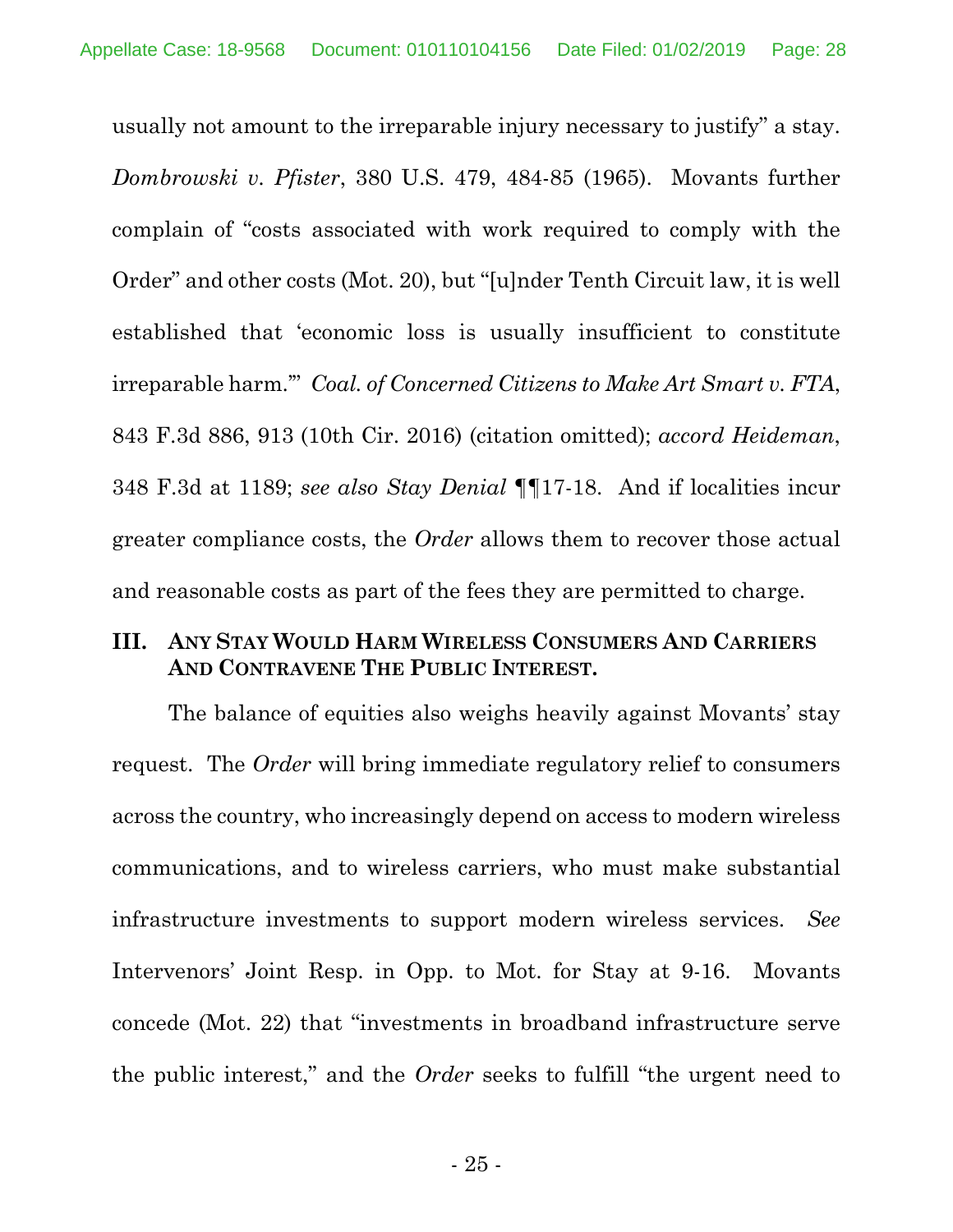streamline regulatory requirements to accelerate the deployment of wireless infrastructure for current needs and for the next generation of wireless service in 5G," *Order* ¶28; *see also*, *e.g.*, *id.* ¶¶23-24, 48; *Stay Denial*  $\P$ 23. Despite Movants' plea to "maintain<sup>[]</sup> the status quo" (Mot. 22), the record in this proceeding shows that the status quo has allowed many local siting authorities to effectively prohibit wireless carriers from meeting the nation's urgent need for advanced wireless communications and is not serving the public interest. *See*, *e.g.*, *Order* ¶¶25-26, 40, 48, 53, 84, 106.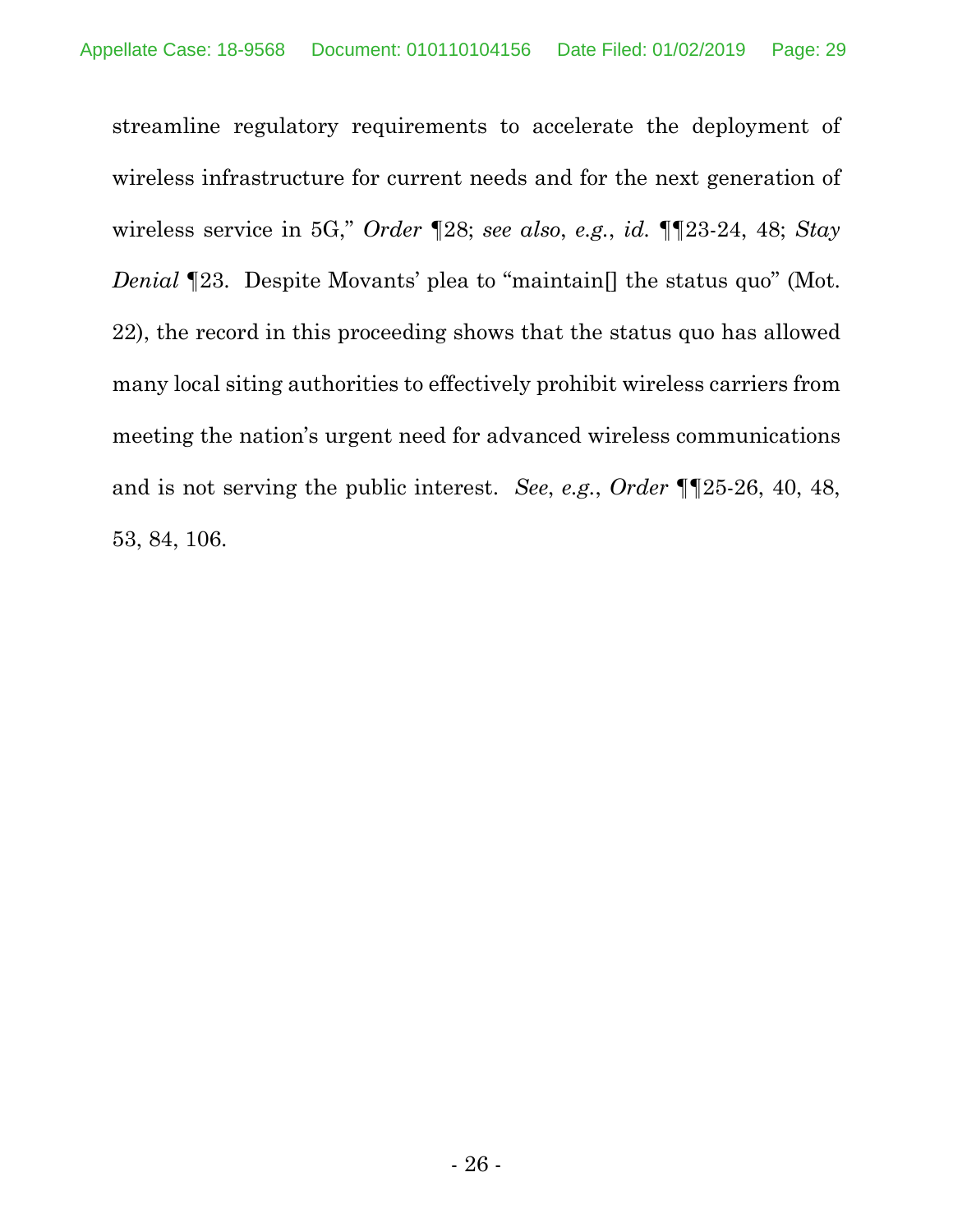### **CONCLUSION**

<span id="page-29-0"></span>The motion for a stay pending review should be denied.

Dated: January 2, 2019 Respectfully submitted,

/s/ *Scott M. Noveck*

Thomas M. Johnson, Jr. *General Counsel*

David M. Gossett *Deputy General Counsel*

Jacob M. Lewis Associate General Counsel

Scott M. Noveck *Counsel*

FEDERAL COMMUNICATIONS **COMMISSION** 445 12th Street SW Washington, DC 20554 (202) 418-1740 fcclitigation@fcc.gov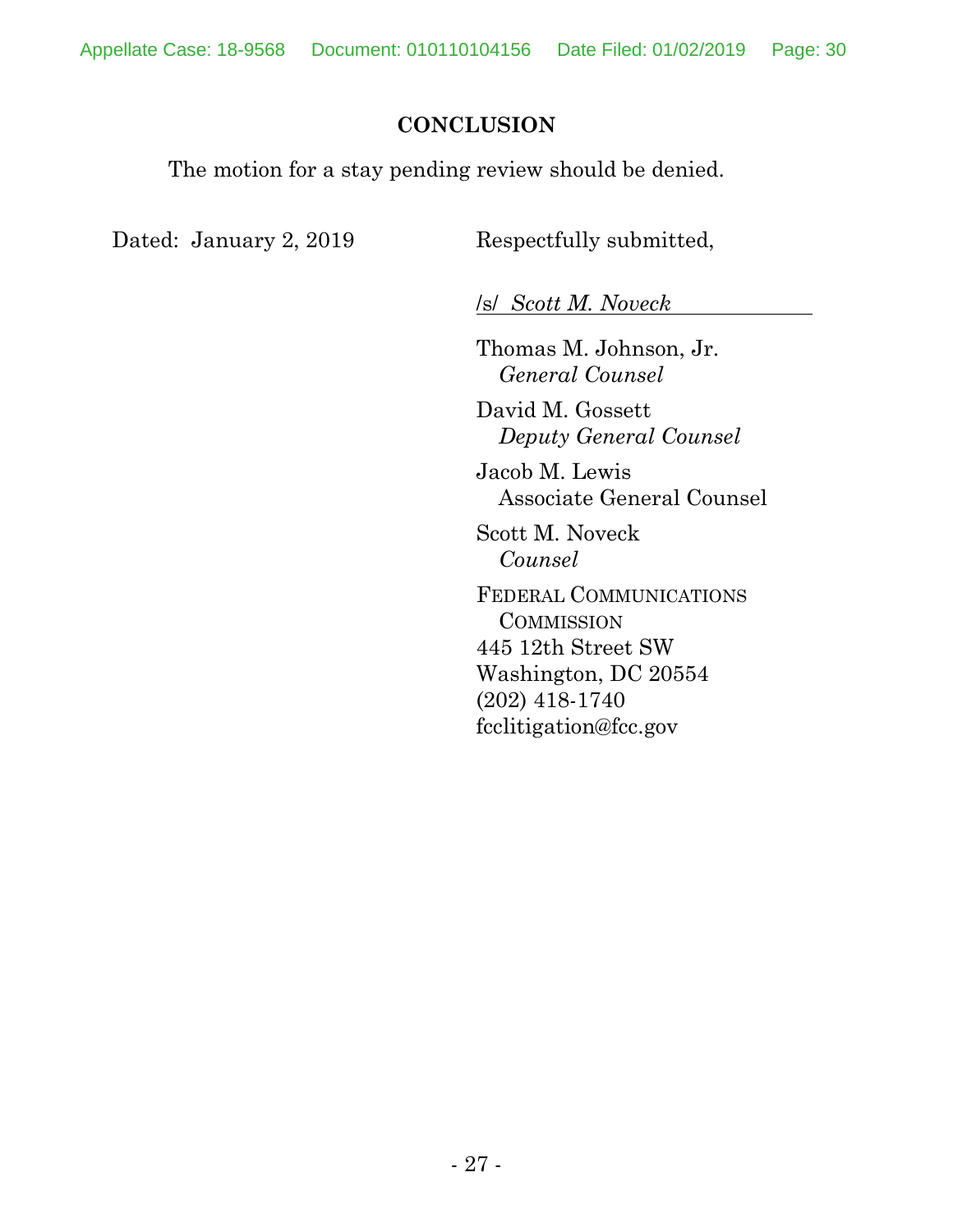### <span id="page-30-0"></span>**CERTIFICATE OF COMPLIANCE WITH TYPE-VOLUME LIMIT**

Certificate of Compliance With Type-Volume Limitation, Typeface Requirements and Type Style Requirements

- 1. This document complies with the type-volume limit of Fed. R. App. P.  $27(d)(2)(A)$  because, excluding the parts of the document exempted by Fed. R. App. P. 32(f):
	- ☒ this document contains 5194 words, *or*
	- ☐ this document uses a monospaced typeface and contains lines of text.
- 2. This document complies with the typeface requirements of Fed. R. App. P. 32(a)(5) and the type style requirements of Fed. R. App. P.  $32(a)(6)$  because:
	- ☒ this document has been prepared in a proportionally spaced typeface using Microsoft Word 2016 in 14-point Century Schoolbook, *or*
	- ☐ this document has been prepared in a monospaced spaced typeface using \_\_\_\_\_\_\_\_\_\_\_\_\_\_\_ with \_\_\_\_\_\_\_\_\_\_\_\_\_\_\_\_.

/s/ *Scott M. Noveck* Scott M. Noveck *Counsel for Respondents*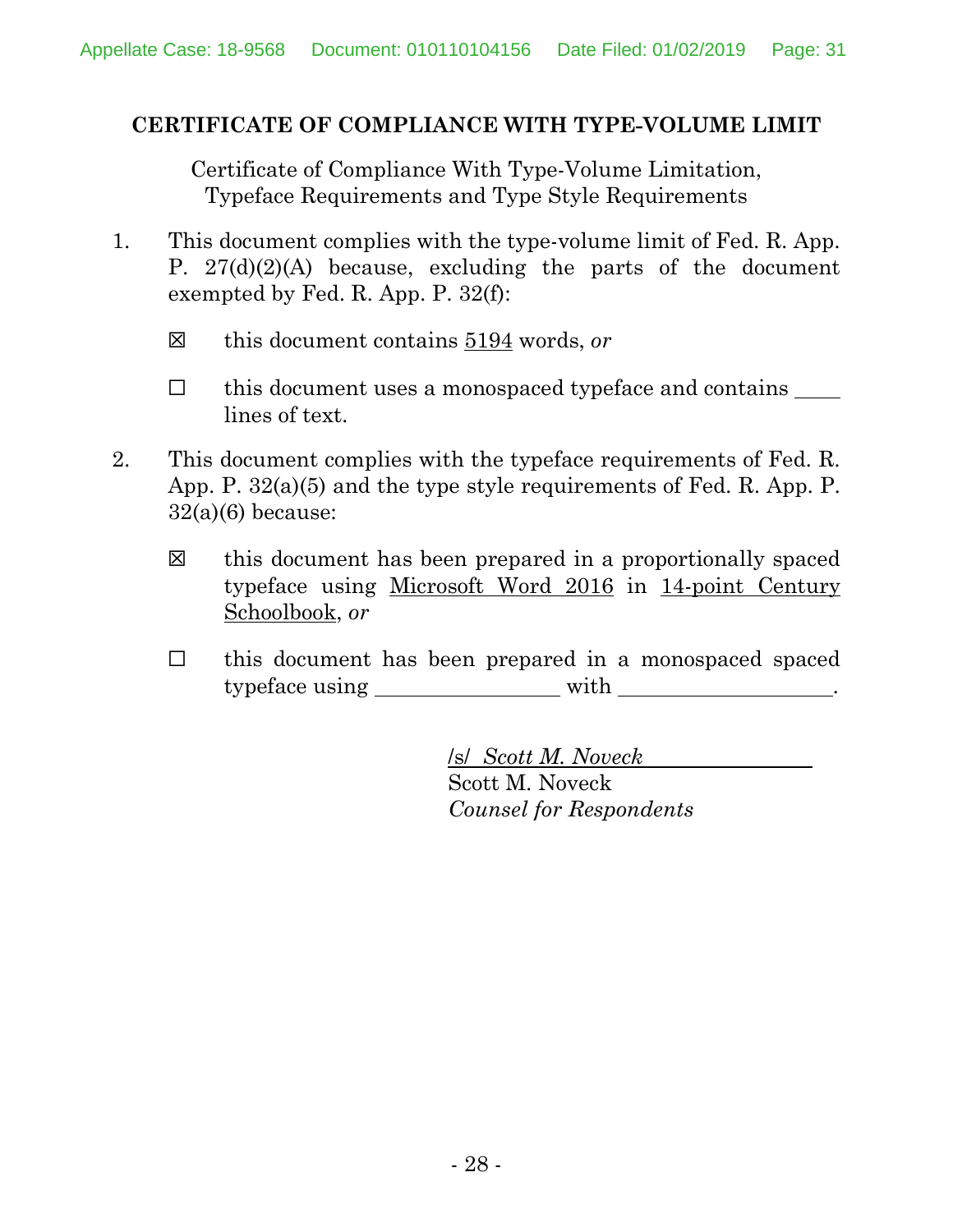### **CERTIFICATE OF DIGITAL SUBMISSION**

<span id="page-31-0"></span>I hereby certify that with respect to the foregoing document:

1. All required privacy redactions have been made per Tenth Circuit Rule 25.5.

2. If required to file additional hard copies, the ECF submission is an exact copy of those documents.

3. The digital submissions have been scanned for viruses with the most recent version of a commercial virus scanning program, Cylance PROTECT Version 2.0.1500.18 (current as of January 1, 2019), and according to the program are free of viruses.

> /s/ *Scott M. Noveck* Scott M. Noveck *Counsel for Respondents*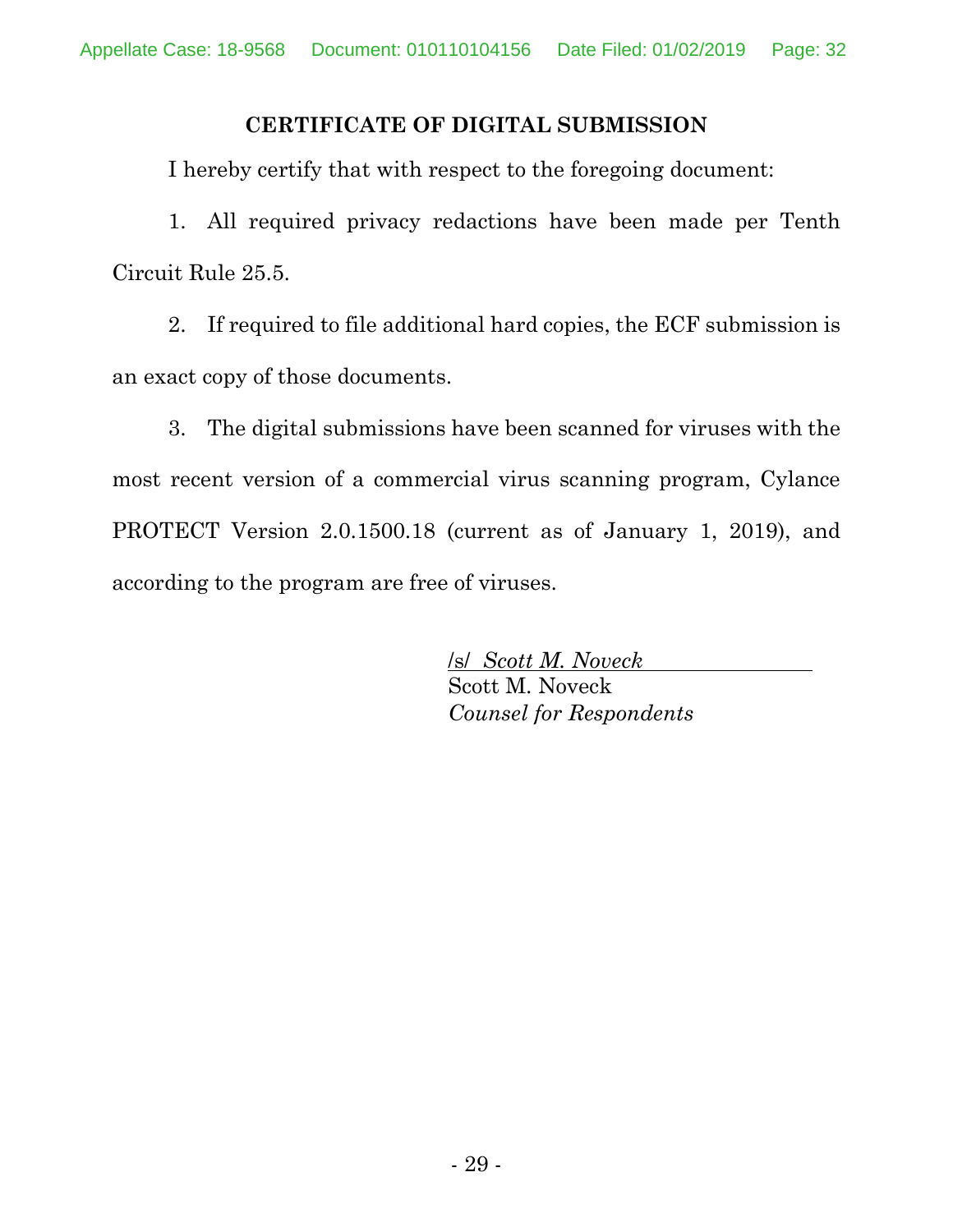### **CERTIFICATE OF FILING AND SERVICE**

<span id="page-32-0"></span>I hereby certify that on January 2, 2019, I caused the foregoing Opposition to Motion for Stay Pending Review to be filed with the Clerk of Court for the United States Court of Appeals for the Tenth Circuit using the electronic CM/ECF system. I further certify that all participants in the case, listed below, are registered CM/ECF users and will be served electronically by the CM/ECF system.

> /s/ *Scott M. Noveck* Scott M. Noveck *Counsel for Respondents*

### **Service List:**

Christopher J. Wright Elizabeth Austin Bonner HARRIS, WILTSHIRE & GRANNIS 1919 M Street, N.W., Suite 800 Washington, DC 20036 cwright@wiltshiregrannis.com abonner@hwglaw.com

*Counsel for Petitioner/Intervenor Sprint Corporation*

Henry Weissmann MUNGER TOLLES & OLSON 350 South Grand Avenue 50th Floor Los Angeles, CA 90071-1560 henry.weissmann@mto.com

*Counsel for Petitioner/Intervenor Verizon Communications, Inc.*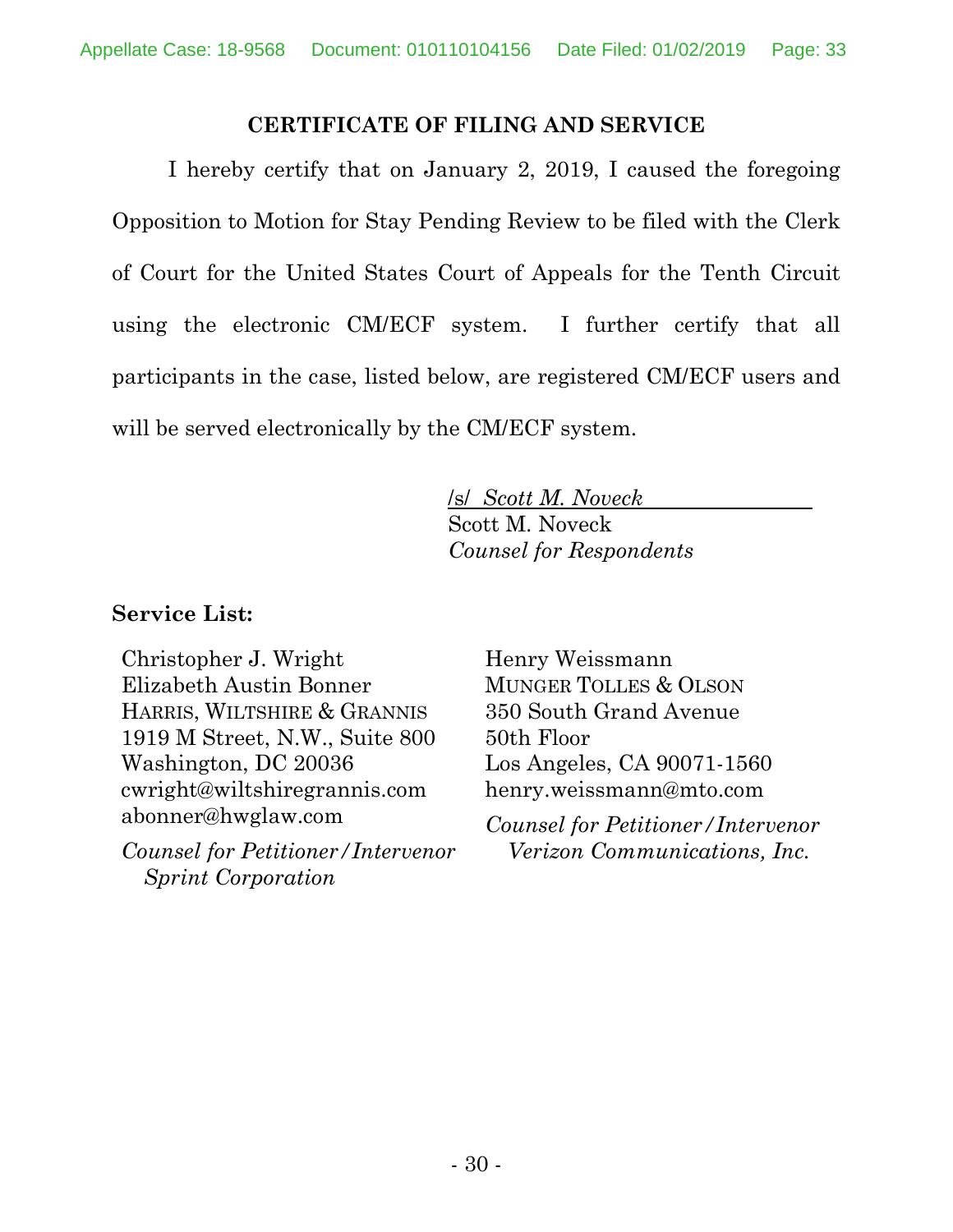## *[Service List Continued from Previous Page]*

Jonathan Meltzer MUNGER TOLLES & OLSON 1155 F Street, NW, 7th Floor Washington, DC 20004 jonathan.meltzer@mto.com

*Counsel for Petitioner/Intervenor Verizon Communications, Inc.*

Joseph Leonard Van Eaton BEST BEST & KRIEGER 2000 Pennsylvania Avenue, NW Suite 5300 Washington, DC 20006 joseph.vaneaton@bbklaw.com

*Counsel for Petitioners/Intervenors The City of San Jose, California, et al.*

Kenneth S. Fellman KISSINGER & FELLMAN 3773 Cherry Creek North Drive Ptarmigan Place, Suite 900 Denver, CO 80209 kfellman@kandf.com

*Counsel for Petitioners City of Seattle, Washington, et al. and Intervenors City of Coconut Creek, Florida, et al.*

Megan L. Brown Jeremy J. Broggi WILEY REIN 1776 K Street, NW Washington, DC 20006 mbrown@wileyrein.com jbroggi@wileyrein.com

*Counsel for Petitioner Puerto Rico Telephone Company, Inc.*

Gail A Karish BEST BEST & KRIEGER 300 South Grand Avenue 25th Floor Los Angeles, CA 90071 gail.karish@bbklaw.com

*Counsel for Petitioners/Intervenors The City of San Jose, California, et al.*

Robert Carroll May III TELECOM LAW FIRM 3570 Camino del Rio North Suite 102 San Diego, CA 92108 tripp@telecomlawfirm.com

*Counsel for Petitioners League of Oregon Cities et al. and Intervenors City of Bakersfield, California, et al.*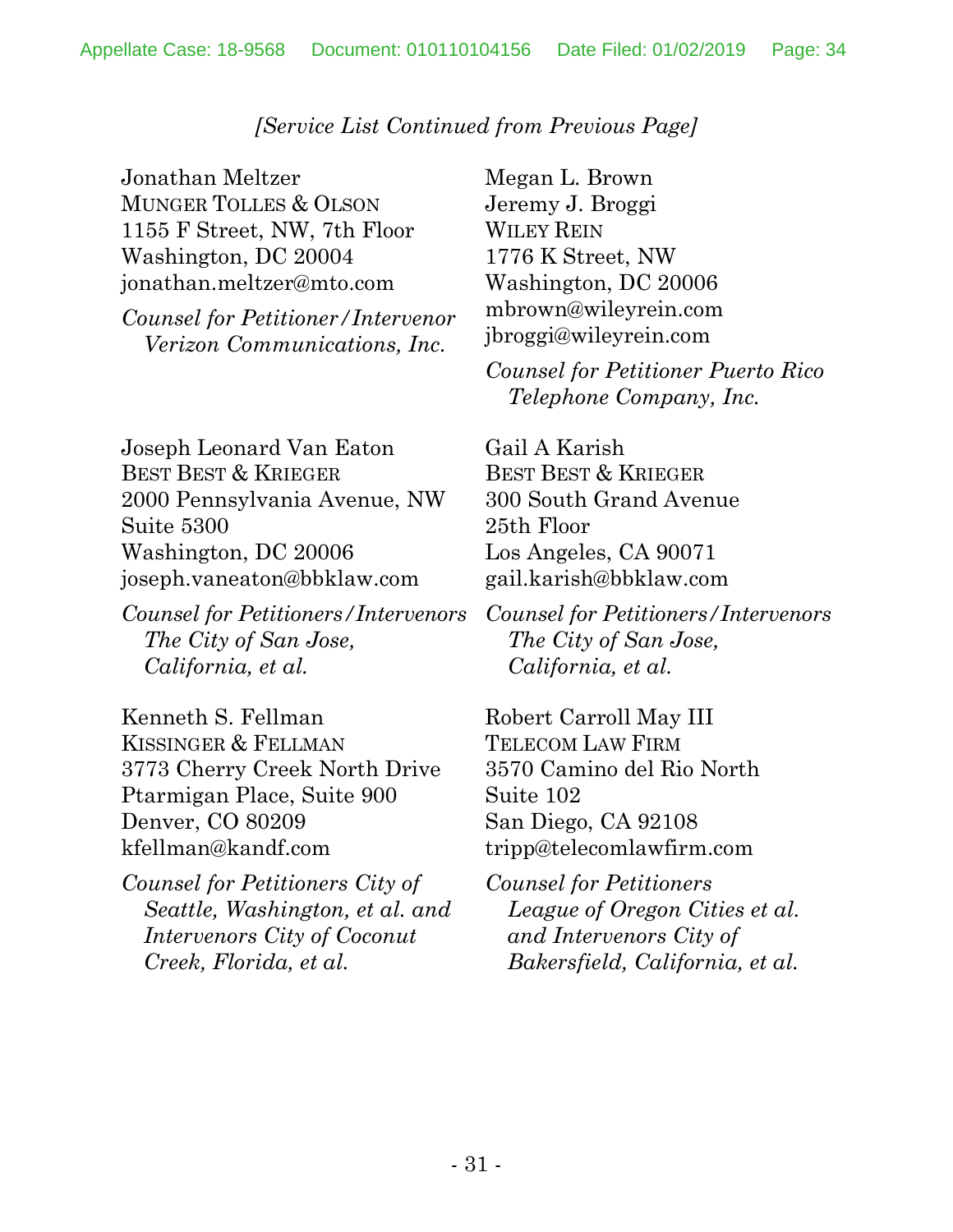# *[Service List Continued from Previous Page]*

Michael J. Vigliotta Scott Franklin Field OFFICE OF THE CITY ATTORNEY CITY OF HUNTINGTON BEACH 2000 Main Street, P.O. Box 190 Huntington Beach, CA 92648 mvigliotta@surfcity-hb.org sfield@surfcity-hb.org

*Counsel for Petitioner City of Huntington Beach*

MacKenzie Fillow NEW YORK CITY LAW DEPARTMENT 100 Church Street, Room 6-200 New York, NY 10007 mfillow@law.nyc.gov

*Counsel for Intervenor City of New York*

Jennifer P. Bagg Susannah J. Larson HARRIS, WILTSHIRE & GRANNIS 1919 M Street, N.W., Suite 800 Washington, DC 20036 jbagg@hwglaw.com slarson@hwglaw.com

*Counsel for Intervenor Competitive Carriers Association*

Tillman L Lay Jeffrey Michael Bayne SPIEGEL & MCDIARMID 1875 Eye St., NW, Suite 700 Washington, DC 20006 tim.lay@spiegelmcd.com jeffrey.bayne@spiegelmcd.com

*Counsel for Intervenors City of Eugene, Oregon, et al.*

Joshua Scott Turner Sara Baxenberg WILEY REIN 1776 K Street, NW Washington, DC 20006 jturner@wileyrein.com sbaxenberg@wileyrein.com

*Counsel for Intervenor CTIA—The Wireless Association*

Thomas Scott Thompson DAVIS WRIGHT TREMAINE 1919 Pennsylvania Avenue, NW Suite 800 Washington, DC 20006-3401 scottthompson@dwt.com

*Counsel for Intervenor Wireless Infrastructure Association*